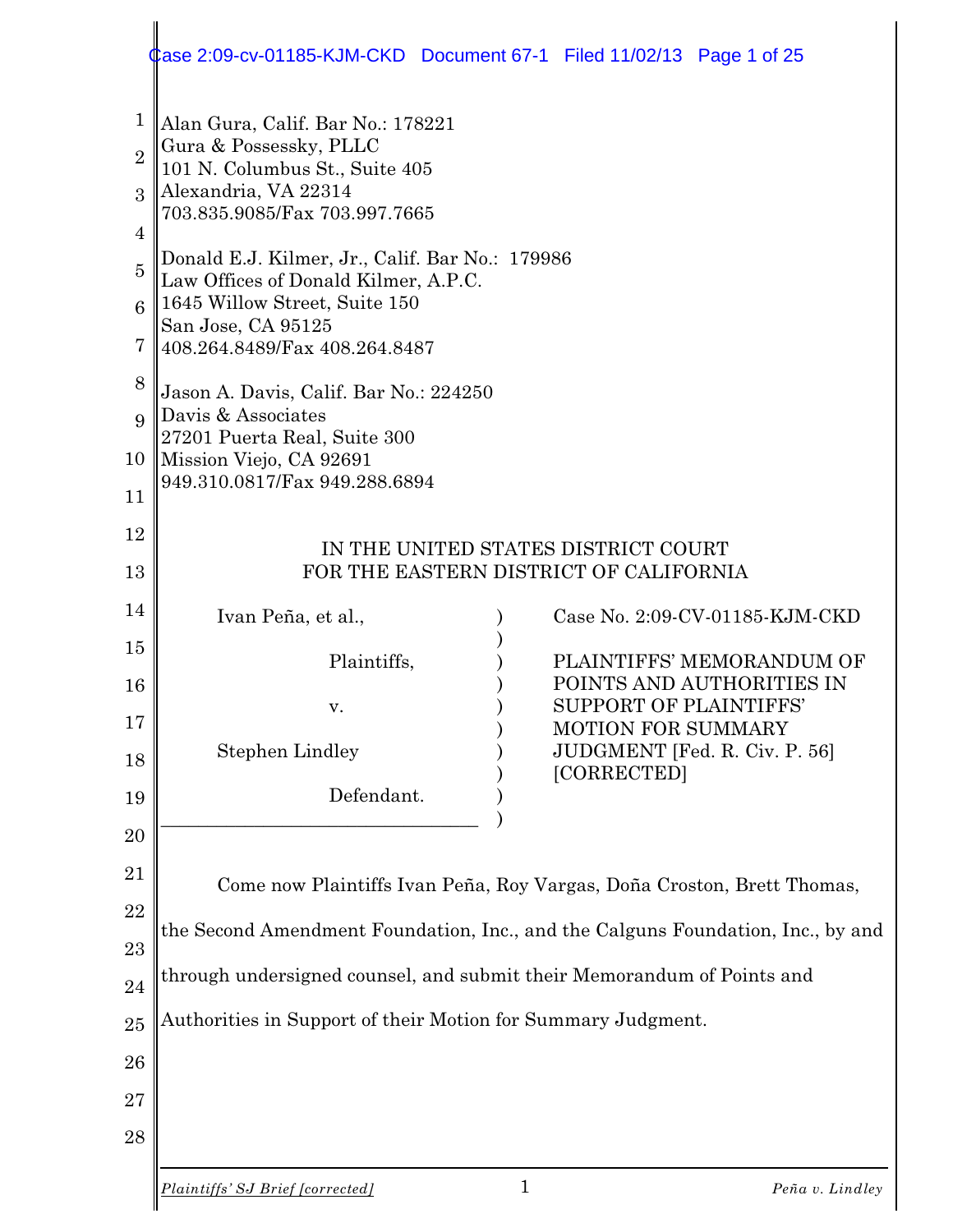### Dated: October 25, 2013 Respectfully submitted, Alan Gura, Cal. Bar No.: 178221 Donald E.J. Kilmer, Jr., Cal. Bar No. 179986 Gura & Possessky, PLLC Law Offices of Donald Kilmer, A.P.C. 101 N. Columbus St., Suite 405 1645 Willow Street, Suite 150 Alexandria, VA 22314 San Jose, CA 95125 703.835.9085/Fax 703.997.7665 408.264.8489/Fax 408.264.8487 alan@gurapossessky.com Don @DKLawOffice.com /s/ Alan Gura /s/ Donald E.J. Kilmer, Jr. Alan Gura Donald E.J. Kilmer, Jr. Jason A. Davis, Cal. Bar No.: 224250 Davis & Associates 27201 Puerta Real, Suite 300 Mission Viejo, CA 92691 949.310.0817/Fax 949.288.6894 Attorneys for Plaintiffs Case 2:09-cv-01185-KJM-CKD Document 67-1 Filed 11/02/13 Page 2 of 25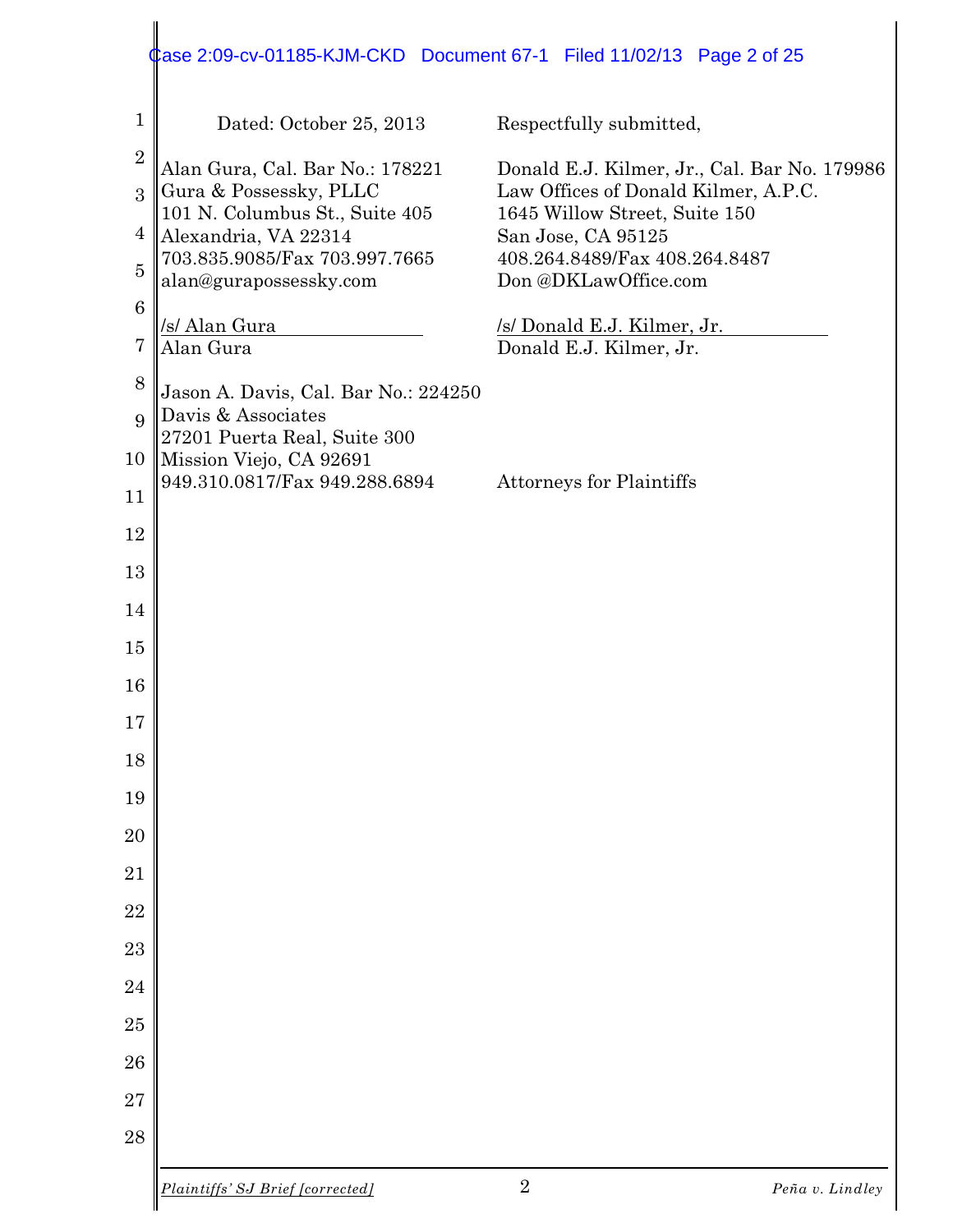# Case 2:09-cv-01185-KJM-CKD Document 67-1 Filed 11/02/13 Page 3 of 25

| $\overline{2}$ |                                  |                                                                                                               |  |
|----------------|----------------------------------|---------------------------------------------------------------------------------------------------------------|--|
| 3              |                                  |                                                                                                               |  |
| $\overline{4}$ |                                  |                                                                                                               |  |
| $\overline{5}$ |                                  |                                                                                                               |  |
| 6              | 1.                               |                                                                                                               |  |
| 7              | 2.                               | Defendant's Enforcement of the "Handgun Roster" Program                                                       |  |
| 8              |                                  |                                                                                                               |  |
| 9              |                                  |                                                                                                               |  |
| 10             |                                  | 9                                                                                                             |  |
| 11             | I.                               | The Second Amendment Protects the Acquisition of Arms                                                         |  |
| 12             |                                  | of the Kind in Common Use for Traditional Lawful Purposes.  9                                                 |  |
| 13             | II.                              | Defendant's Handgun Rostering Program Violates the Second                                                     |  |
| 14             |                                  | Amendment By Restricting Access to Handguns of the Kind in<br>Common Use for Traditional Lawful Purposes.  13 |  |
| 15             | III.                             | Defendant's Handgun Rostering Program Violates the Fourteenth                                                 |  |
| 16             |                                  |                                                                                                               |  |
| 17             |                                  | 20                                                                                                            |  |
| 18             |                                  |                                                                                                               |  |
| 19             |                                  |                                                                                                               |  |
| $20\,$         |                                  |                                                                                                               |  |
| 21             |                                  |                                                                                                               |  |
| 22             |                                  |                                                                                                               |  |
| 23             |                                  |                                                                                                               |  |
| 24             |                                  |                                                                                                               |  |
| 25             |                                  |                                                                                                               |  |
| 26             |                                  |                                                                                                               |  |
| 27             |                                  |                                                                                                               |  |
| 28             |                                  |                                                                                                               |  |
|                | Plaintiffs' SJ Brief [corrected] | $\rm i$<br>Peña v. Lindley                                                                                    |  |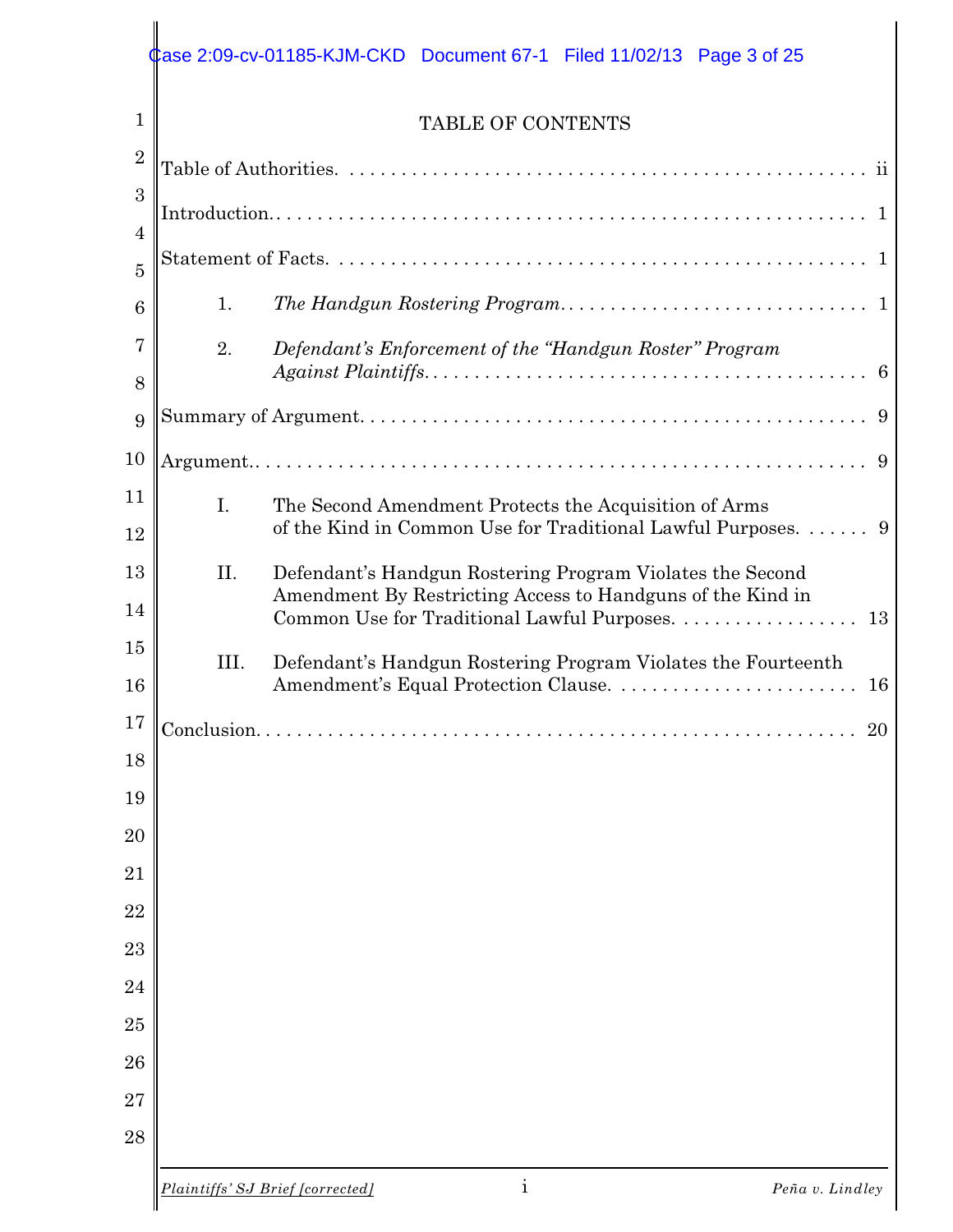|                                  | Case 2:09-cv-01185-KJM-CKD Document 67-1    Filed 11/02/13    Page 4 of 25 |
|----------------------------------|----------------------------------------------------------------------------|
| 1                                | <b>TABLE OF AUTHORITIES</b>                                                |
| $\overline{2}$<br>3              | Cases                                                                      |
| $\overline{4}$<br>$\overline{5}$ | Andrews v. State,<br>10                                                    |
| 6<br>$\overline{7}$              | City of Chicago v. Morales,                                                |
| 8<br>9                           | District of Columbia v. Heller,                                            |
| 10                               | Ezell v. City of Chicago,                                                  |
| 11<br>12                         | Hussey v. City of Portland,                                                |
| 13<br>14                         | McDonald v. City of Chicago,                                               |
| 15<br>16                         | Parker v. District of Columbia,<br>12                                      |
| 17                               | Richmond Newspapers v. Virginia,<br>10                                     |
| 18<br>19                         | United States v. Chester,                                                  |
| <b>20</b><br>21                  | United States v. Marzzarella,<br>10                                        |
| 22<br>23                         | United States v. Masciandaro,                                              |
| 24                               | United States v. Miller,                                                   |
| 25<br>26<br>27<br>28             | Wilson v. County of Cook,                                                  |
|                                  | ii<br>Plaintiffs' SJ Brief [corrected]<br>Peña v. Lindley                  |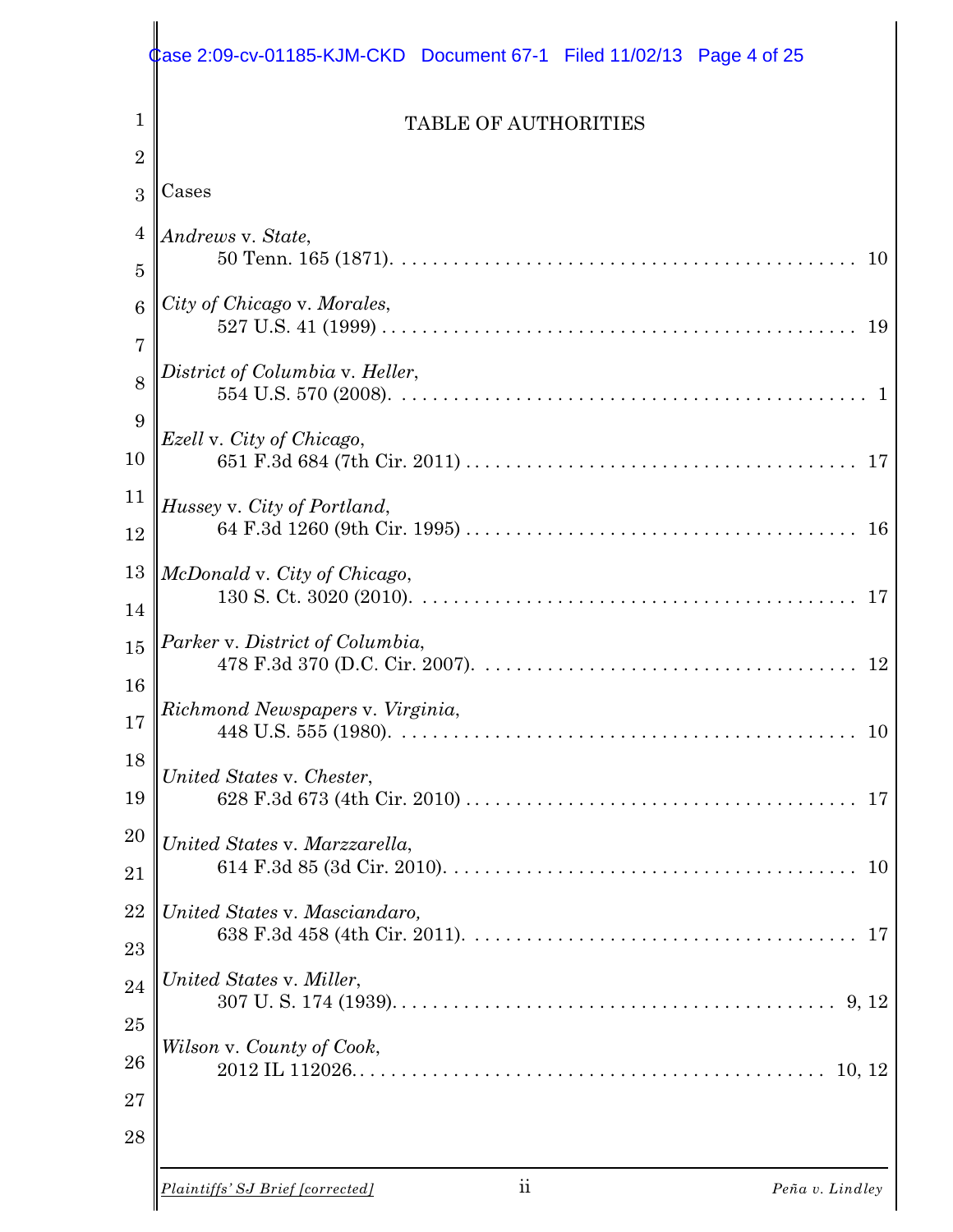# **Case 2:09-cv-01185-KJM-CKD** Document 67-1 Filed 11/02/13 Page 5 of 25

| $\mathbf{1}$                     | Statutes, Rules and Regulations                                                                                |  |  |  |
|----------------------------------|----------------------------------------------------------------------------------------------------------------|--|--|--|
| $\overline{2}$                   | 20                                                                                                             |  |  |  |
| 3                                | 20                                                                                                             |  |  |  |
| $\overline{4}$<br>$\overline{5}$ | 20                                                                                                             |  |  |  |
| 6                                |                                                                                                                |  |  |  |
| $\overline{7}$                   | 19                                                                                                             |  |  |  |
| 8<br>9                           |                                                                                                                |  |  |  |
| 10                               | Other Authorities                                                                                              |  |  |  |
| 11                               | 11                                                                                                             |  |  |  |
| 12                               | Bureau of Alcohol, Tobacco, Firearms & Explosives,                                                             |  |  |  |
| 13                               | Annual Firearms Manufacturing and Export Report,<br>available at http://www.atf.gov/files/statistics/download/ |  |  |  |
| 14<br>15                         | afmer/2011-final-firearms-manufacturing-export-                                                                |  |  |  |
| 16                               | N. Webster, American Dictionary of the                                                                         |  |  |  |
| 17                               | 11                                                                                                             |  |  |  |
| 18                               |                                                                                                                |  |  |  |
| 19                               |                                                                                                                |  |  |  |
| 20                               |                                                                                                                |  |  |  |
| 21<br>22                         |                                                                                                                |  |  |  |
| 23                               |                                                                                                                |  |  |  |
| 24                               |                                                                                                                |  |  |  |
| 25                               |                                                                                                                |  |  |  |
| 26                               |                                                                                                                |  |  |  |
| $\overline{27}$                  |                                                                                                                |  |  |  |
| 28                               |                                                                                                                |  |  |  |
|                                  |                                                                                                                |  |  |  |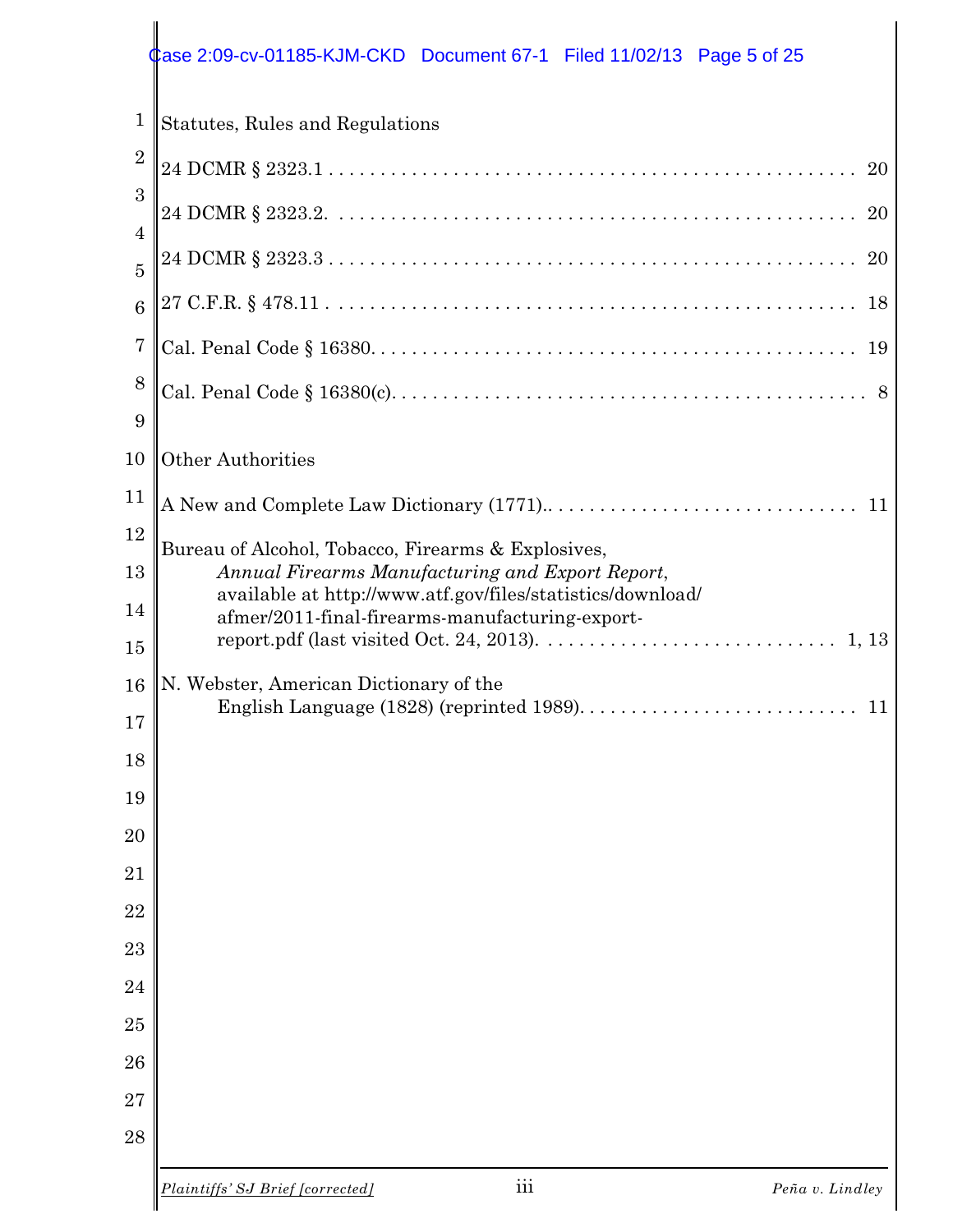|                     | Case 2:09-cv-01185-KJM-CKD Document 67-1 Filed 11/02/13 Page 6 of 25                                                                                                                                                                                                          |  |  |  |
|---------------------|-------------------------------------------------------------------------------------------------------------------------------------------------------------------------------------------------------------------------------------------------------------------------------|--|--|--|
| $\mathbf{1}$        | MEMORANDUM OF POINTS AND AUTHORITIES IN SUPPORT OF<br>PLAINTIFFS' MOTION FOR SUMMARY JUDGMENT                                                                                                                                                                                 |  |  |  |
| $\overline{2}$<br>3 | <b>INTRODUCTION</b>                                                                                                                                                                                                                                                           |  |  |  |
| $\overline{4}$      | May the State of California demand that handguns contain unusual or even                                                                                                                                                                                                      |  |  |  |
| $\overline{5}$      | unavailable technologies as a condition of their lawful sale, or effectively prohibit                                                                                                                                                                                         |  |  |  |
| $6\phantom{1}6$     | gun sales based on arbitrary classifications, such as a gun's finish or color? Because                                                                                                                                                                                        |  |  |  |
| $\overline{7}$<br>8 | the Second Amendment prohibits the state from banning firearms of the kind in                                                                                                                                                                                                 |  |  |  |
| 9                   | common use for traditional lawful purposes, the answer to this question must be                                                                                                                                                                                               |  |  |  |
| 10                  | "no." District of Columbia v. Heller, 554 U.S. 570 (2008).                                                                                                                                                                                                                    |  |  |  |
| 11                  | STATEMENT OF FACTS                                                                                                                                                                                                                                                            |  |  |  |
| 12                  | 1.<br>The Handgun Rostering Program                                                                                                                                                                                                                                           |  |  |  |
| 13<br>14            | [A] a person in this state who manufactures or causes to be manufactured,<br>imports into the state for sale, keeps for sale, offers or exposes for sale, gives,<br>or lends any unsafe handgun shall be punished by imprisonment in a county<br>jail not exceeding one year. |  |  |  |
| 15<br>16            |                                                                                                                                                                                                                                                                               |  |  |  |
| 17                  | Statement of Undisputed Facts ("SUF") 4. California law presumes that all                                                                                                                                                                                                     |  |  |  |
| 18                  | handguns are "unsafe" and therefore, generally barred from importation and sale,                                                                                                                                                                                              |  |  |  |
| 19                  | unless those handguns have been placed on the state's special roster of handguns                                                                                                                                                                                              |  |  |  |
| 20                  | "determined not to be unsafe." SUF 5.                                                                                                                                                                                                                                         |  |  |  |
| 21<br>22            | Since 2007, a center-fire <sup>1</sup> semi-automatic <sup>2</sup> handgun cannot make the roster if                                                                                                                                                                          |  |  |  |
| 23                  | <sup>1</sup> Most handguns use center-fire ammunition, which fires a bullet when the                                                                                                                                                                                          |  |  |  |
| 24                  | primer at the bottom-center of the cartridge case is struck and thus ignited by the<br>gun's firing pin.                                                                                                                                                                      |  |  |  |
| 25                  | ${}^{2}$ A semiautomatic handgun is a handgun that fires only one bullet each time                                                                                                                                                                                            |  |  |  |
| 26                  | the trigger is pulled, with the energy of the just-fired bullet causing the ejection of<br>the spent case and loading of the next cartridge into the firing chamber. Most                                                                                                     |  |  |  |
| 27<br>28            | handguns sold in the United States today are semiautomatic. See Bureau of<br>Alcohol, Tobacco, Firearms & Explosives, Annual Firearms Manufacturing and<br>Export Report ("ATF Report"), available at http://www.atf.gov/files/statistics/                                    |  |  |  |
|                     | Plaintiffs' SJ Brief [corrected]<br>Peña v. Lindley                                                                                                                                                                                                                           |  |  |  |

 $\mathbf{I}$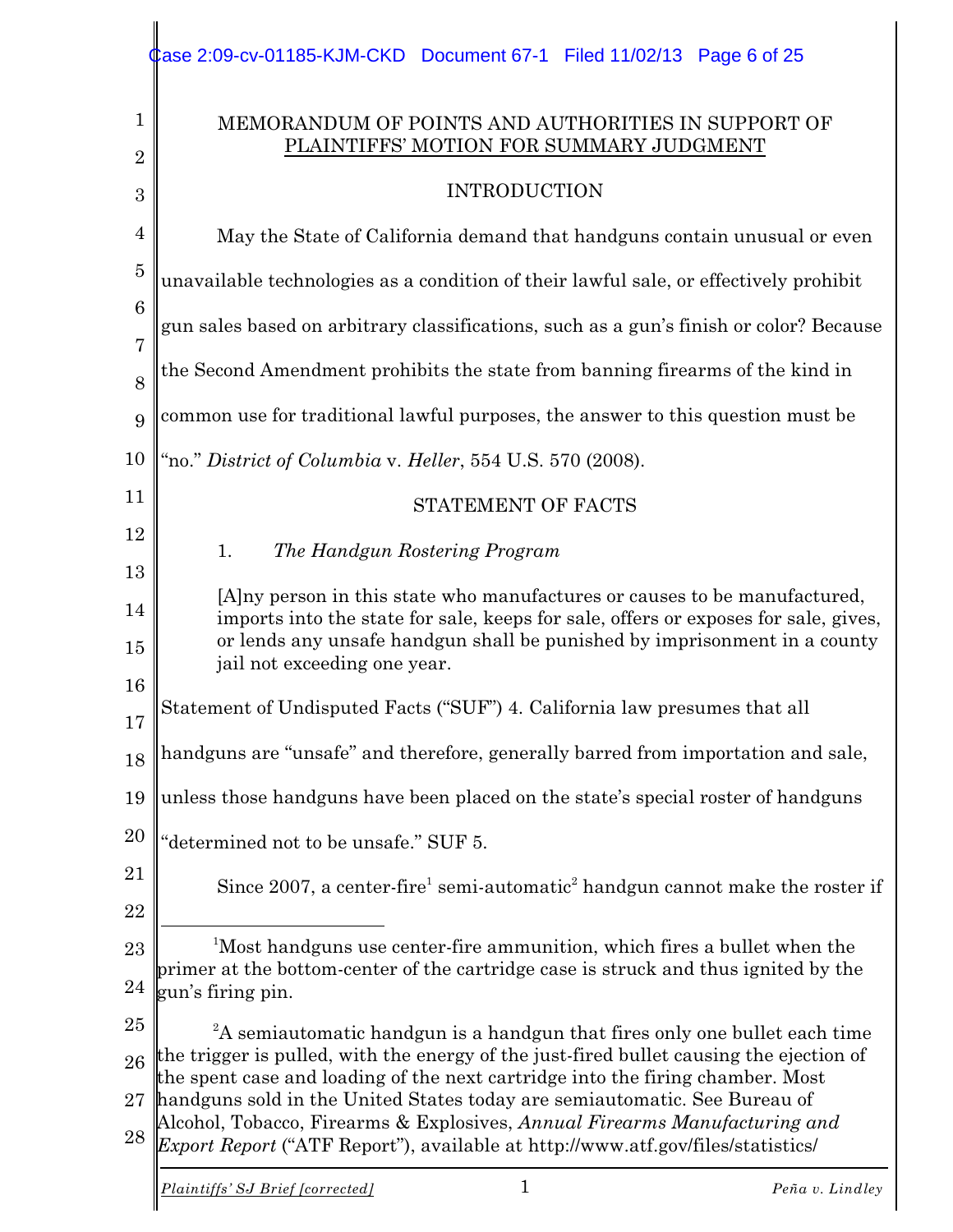#### Case 2:09-cv-01185-KJM-CKD Document 67-1 Filed 11/02/13 Page 7 of 25

1 2 3 4 5 6 it does not have both a chamber loaded indicator ("CLI") and, if it has a detachable magazine, a magazine disconnect mechanism. SUF 6. Since  $2006$ , a rimfire<sup>3</sup> semiautomatic handgun must have a magazine disconnect mechanism if it has a detachable magazine. SUF 7. Handguns rostered prior to the effective dates of these requirements can remain rostered despite lacking these features. SUF 8.

7 8 9 10 11 A magazine disconnect mechanism is "a mechanism that prevents a semiautomatic pistol that has a detachable magazine from operating to strike the primer of ammunition in the firing chamber when a detachable magazine is not inserted in the semiautomatic pistol." SUF 9. A chamber load indicator ("CLI") is "a device that plainly indicates that a cartridge is in the firing chamber." SUF 10.

13 14 15 16 17 18 19 20 21 22 Not all CLIs satisfy California's requirement. SUF 11. Although a CLI is sufficient if it is "designed and intended to indicate to a reasonable adult user" that the firearm is loaded, Cal. Penal Code § 16380, in practice Defendant tests the sufficiency of CLIs by asking his employees if they understand the CLI – and when the regulatory authority's employees allegedly fail to understand the CLI, regardless of what the CLI is "designed and intended to indicate to a reasonable adult," the CLI is ruled inadequate. SUF 12. Given the rarity of CLIs and magazine disconnect devices, handguns lacking these features are in common use today, comprising the majority of handguns currently for sale elsewhere. SUF 13.

23

12

24 25 26 download/afmer/2011-final-firearms-manufacturing-export- report.pdf (last visited Oct. 24, 2013). Almost all the rest are revolvers, *id.*, which hold several rounds in a rotating cylinder and fire only one bullet each time the trigger is pulled. This suit does not address fully automatic firearms, also known as machine guns.

27 28 <sup>3</sup>Rimfire ammunition incorporates the primer into the bottom rim of the case which ignites the gun powder upon striking that rim. For technical reasons, CLIs are not feasible for integration in firearms using rimfire ammunition.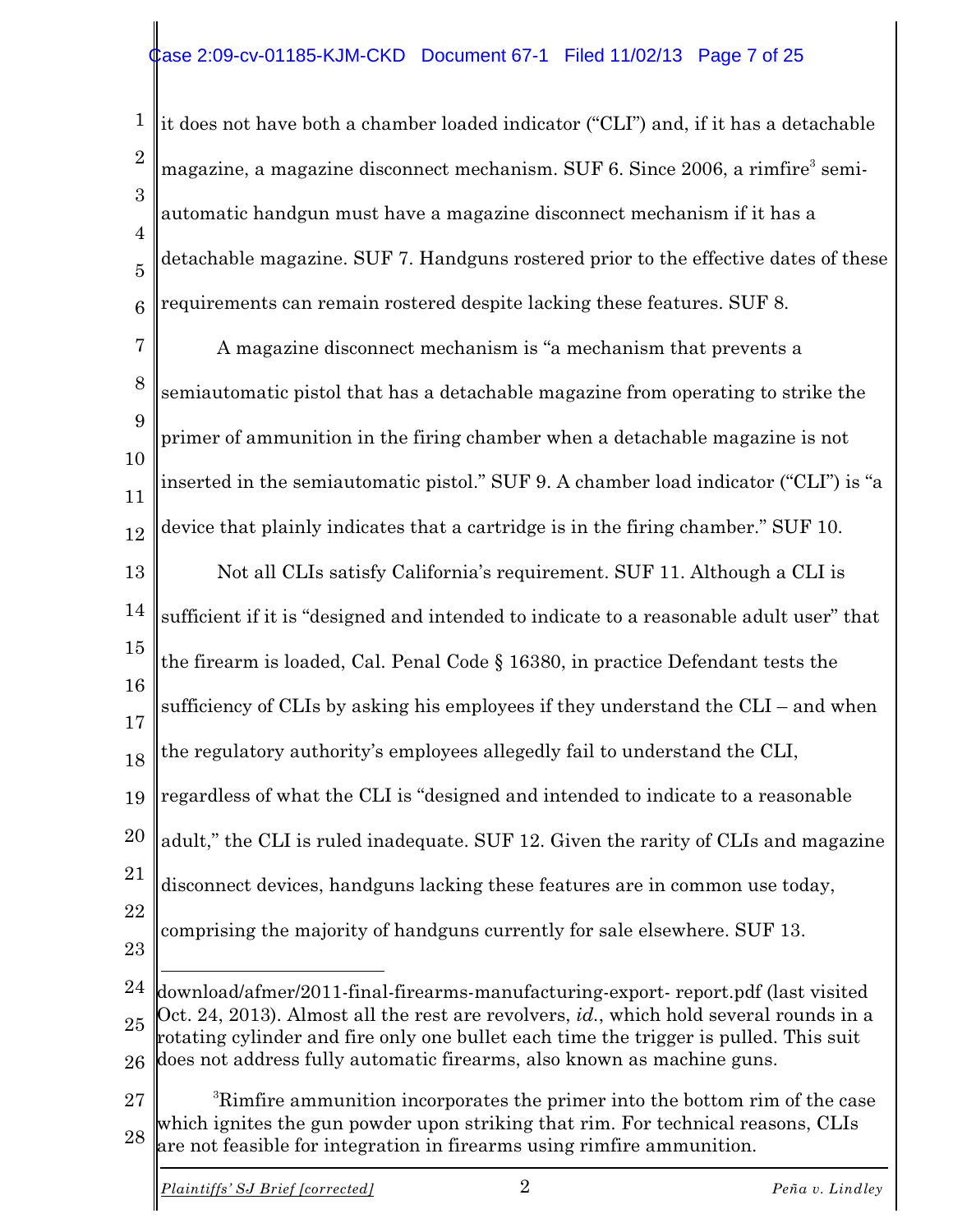#### Case 2:09-cv-01185-KJM-CKD Document 67-1 Filed 11/02/13 Page 8 of 25

1 2 3 4 5 6 7 8 9 10 11 12 Indeed, the rarity of CLIs and magazine disconnect mechanisms was a fact specifically relied upon by the California Legislature in mandating these features as part of the rostering program. California legislators considered that CLIs and magazine disconnects are available on only perhaps 11% and 14% of handguns, respectively. SUF 14. As CLIs and magazine disconnect mechanisms were viewed as beneficial, it was hoped that mandating these features would alter the firearms market. SUF 15. "[It] is arguable that a requirement in California would 'drive' the technology of chamber load indicators." Exhibit B at 9. "It might also be assumed that a mandate in California would drive technology in the market for magazine disconnect devices." *Id.* at 10.

13 14 15 16 17 18 19 Yet these "safety" features are not foolproof. A handgun safety mechanism may fail or be misused. SUF 16. A chamber loaded indicator is a mechanical device that may fail or be misinterpreted by the user of a handgun. SUF 17. A magazine disconnect mechanism is a mechanical device that may fail. SUF 18. As the state advises handgun purchasers, "Any machine can malfunction. A firearm is no different." SUF 19.

20 21 22 23 24 25 26 27 28 In fact, to acquire any handgun in California, an individual must pass a written handgun safety test. SUF 20. The test requires knowledge of the basic rules of handgun safety, the first of which is: "Treat all guns as if they are loaded." SUF 21, 22. The state's specific instructions for unloading a semi-automatic handgun contained in its gun safety study guide provides that mechanical safety mechanisms should not be trusted. SUF 23. The state's gun safety study guide does not discuss chamber load indicators or magazine disconnect devices. Yet it teaches, in order to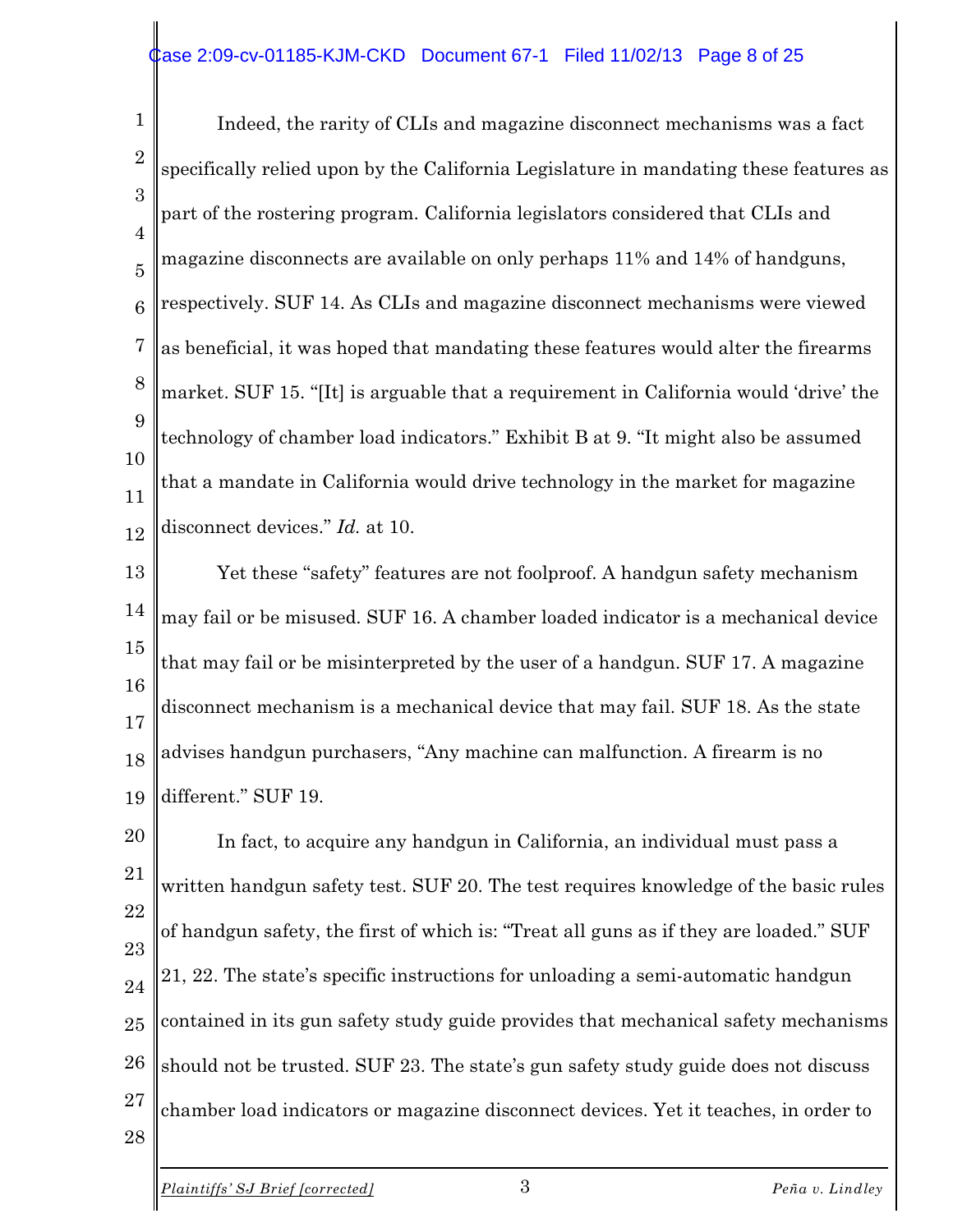#### Case 2:09-cv-01185-KJM-CKD Document 67-1 Filed 11/02/13 Page 9 of 25

1 2 3 4 5 pass the mandatory safety test, rules that would have gun owners ignore such devices. The study guide specifically instructs that in order to verify a semiautomatic handgun is unloaded, one must remove the magazine and visually inspect the chamber to verify that it is empty. SUF 24, 25.

6 7 8 9 10 11 In order to purchase a handgun, the buyer must demonstrate that he or she knows how to safely operate the handgun, including following these instructions. SUF 26. Moreover, California law also generally requires that all newly purchased firearms either be accompanied by an approved gun lock or the purchaser's affidavit that she owns an adequate lock box or gun safe. SUF 27.

12 13 14 As of May 17, 2013, all semi-automatic handguns not already rostered cannot be submitted for roster listing unless they employ so-called "microstamping" or similar technology. SUF 28, 29, 30.

15 16 17 18 19 20 21 22 23 24 Defendant admits that no handguns for sale in the United States have the microstamping technology required by California's roster law. Exh. O, Response to Request for Admission No. 4. No firearms manufacturer has submitted any microstamping-compliant handguns, Exh. P, Response to Interrogatory Request No. 8, and Defendant has no information as to whether any manufacturer will ever produce microstamping handguns, Exh. O, Response to Request for Admission No. 5. Accordingly, the microstamping requirement imposes a *de facto* ban on the sale of all new semiautomatic handgun models in California. SUF 31.

25 26 27 28 Listings on the California handgun roster are valid for one year, and must be renewed annually, including payment of an annual fee, prior to expiration to remain valid. SUF 32. Defendant charges firearms manufacturers, importers, and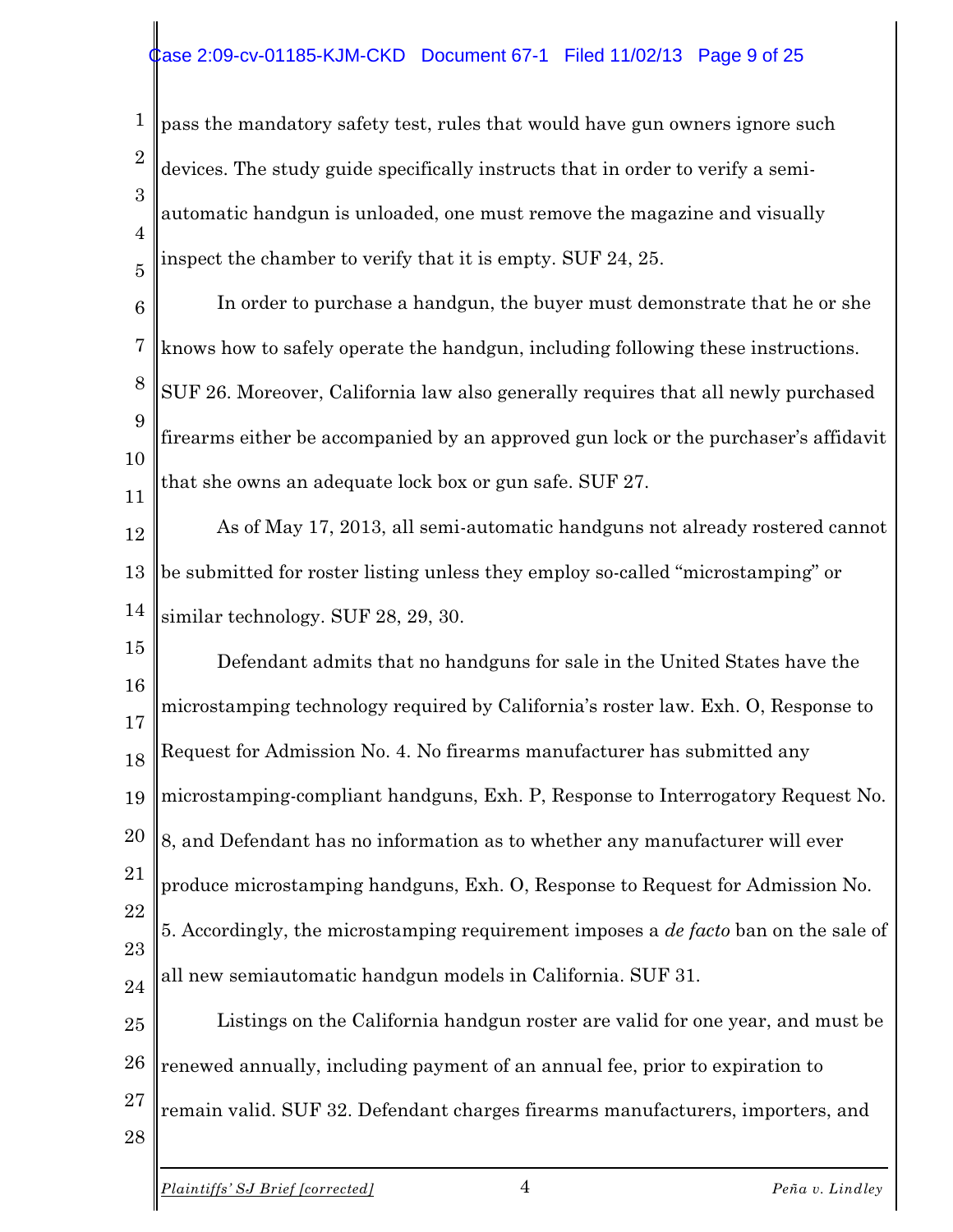#### ase 2:09-cv-01185-KJM-CKD Document 67-1 Filed 11/02/13 Page 10 of 25

1 2 3 4 5 dealers annual fees, ostensibly to operate the handgun roster program. Any handgun whose manufacturer fails to pay the required fees may be excluded from the roster for that reason alone. SUF 33. The initial and renewal annual listing fees for inclusion on the handgun roster are \$200. SUF 34.

6 7 8 9 10 11 12 13 14 15 16 Other than the California DOJ, only the manufacturer/importer of a handgun model is authorized to submit that handgun model to a DOJ-Certified Laboratory for testing. SUF 35. A handgun can remain on the roster if its manufacturer/ importer goes out of business or discontinues the model, provided that the model is not being offered for sale to licensed dealers, and "a fully licensed wholesaler, distributor, or dealer submits a written request to continue the listing and agrees to pay the annual maintenance fee." SUF 36. So long as a handgun is sold to dealers outside of California, the handgun's manufacturer can cause the sale of that handgun to be forbidden inside California by failing to submit the gun for testing in that state or refusing to pay the annual \$200 fee. SUF 37.

18 19 20 21 22 A manufacturer/importer or other responsible party may submit a written request to list a handgun model that was voluntarily discontinued or was removed for lack of payment of the annual maintenance fee. The request may be approved, and the handgun restored to the "safe gun" roster, provided the fee is paid. SUF 38. The following firearms and transactions are exempted from the handgun

23 24 25 26 27 rostering requirement: (1) firearms defined as curios or relics under federal law; (2) the purchase of any firearm by any law enforcement officer – state or federal; (3) pistols that are designed expressly for use in Olympic target shooting events, as defined by rule; (4) certain single-action revolvers, as defined by rule; and (5) the

28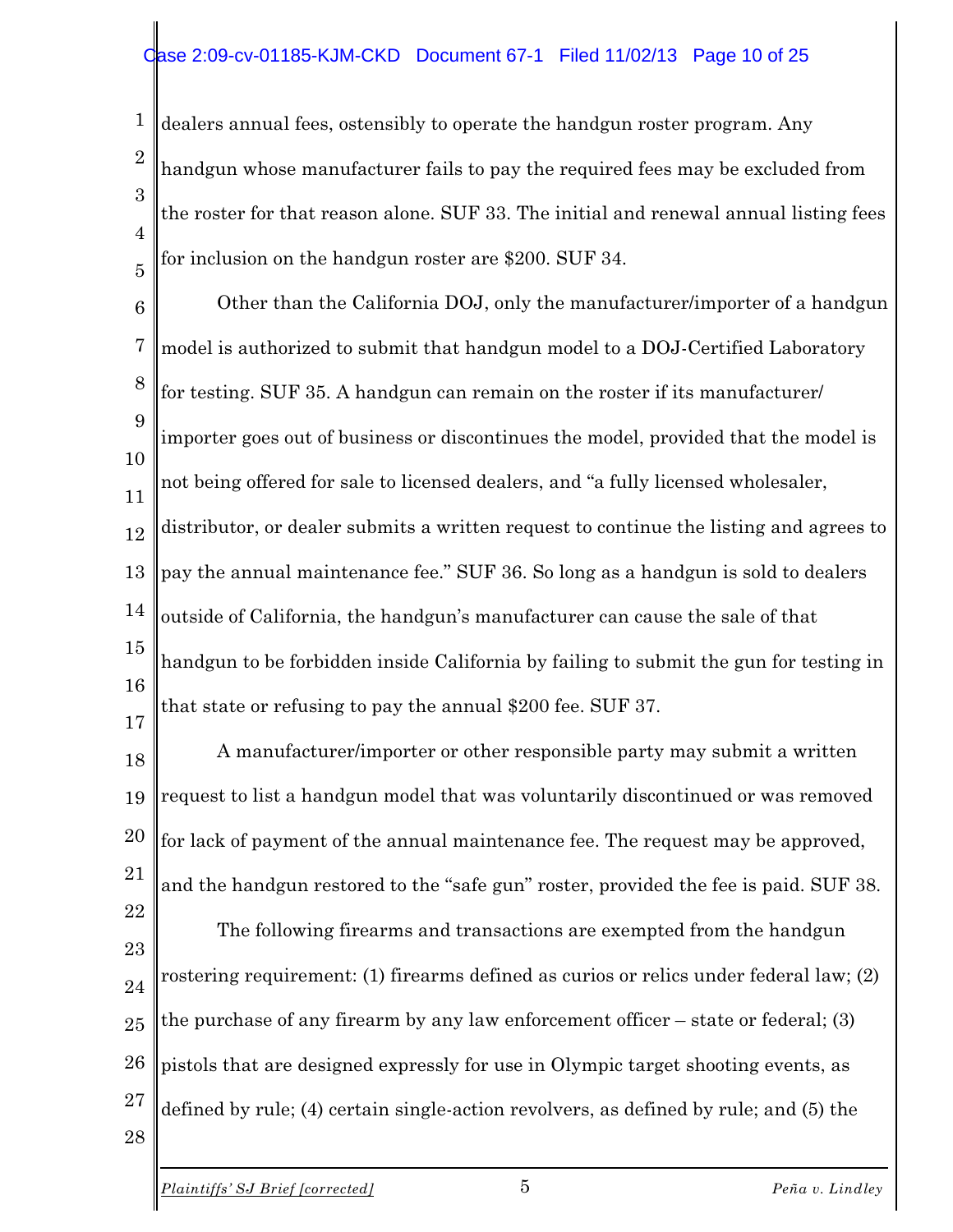#### ase 2:09-cv-01185-KJM-CKD Document 67-1 Filed 11/02/13 Page 11 of 25

1 2 3 sale, loan, or transfer of any firearm that is to be used solely as a prop during the course of a motion picture, television, or video production by authorized people related to the production. SUF 39.

4 5 6 7 8 9 10 11 12 13 14 15 16 17 18 19 20 21 22 23 24 25 26 27 | It is also not illegal in California to import an unrostered handgun when moving into the state without the intention of selling it, nor is it illegal in California to possess or use an unrostered handgun that is otherwise lawful to possess or use. SUF 40. California also exempts private party transfers, intra-familial transfers including gifts and bequests, and various loans. SUF  $41.^4$ 2. *Defendant's Enforcement of the "Handgun Roster" Program Against Plaintiffs* Plaintiff Ivan Peña sought to purchase a Para USA (Para Ordnance) P1345SR / Stainless Steel .45 ACP 4.25", and has identified a willing seller who stands ready to deliver said handgun to him. SUF 42. The Para USA P1345SR that Peña wants to buy was listed on California's Handgun Roster until December 31, 2005, when it was discontinued and its listing not renewed. SUF 43. Peña cannot lawfully purchase and take possession of the handgun as that handgun is not on the California Handgun Roster. SUF 44. Peña fears arrest, prosecution, fine and incarceration if he completes this handgun purchase. SUF 45. Plaintiff Roy Vargas has sought to purchase a Glock 21 SF with an ambidextrous magazine release, and has identified a willing seller who stands ready to deliver said handgun to Plaintiff. SUF 46. However, Vargas cannot <sup>4"</sup>Single" or "Double" action refers to the gun's trigger function. If the trigger only drops the hammer (with the firing pin) after it is cocked, then the firearms is

28 considered a "Single" action. If the trigger can also draw back the hammer and release it, the firearm is considered a "Double" action.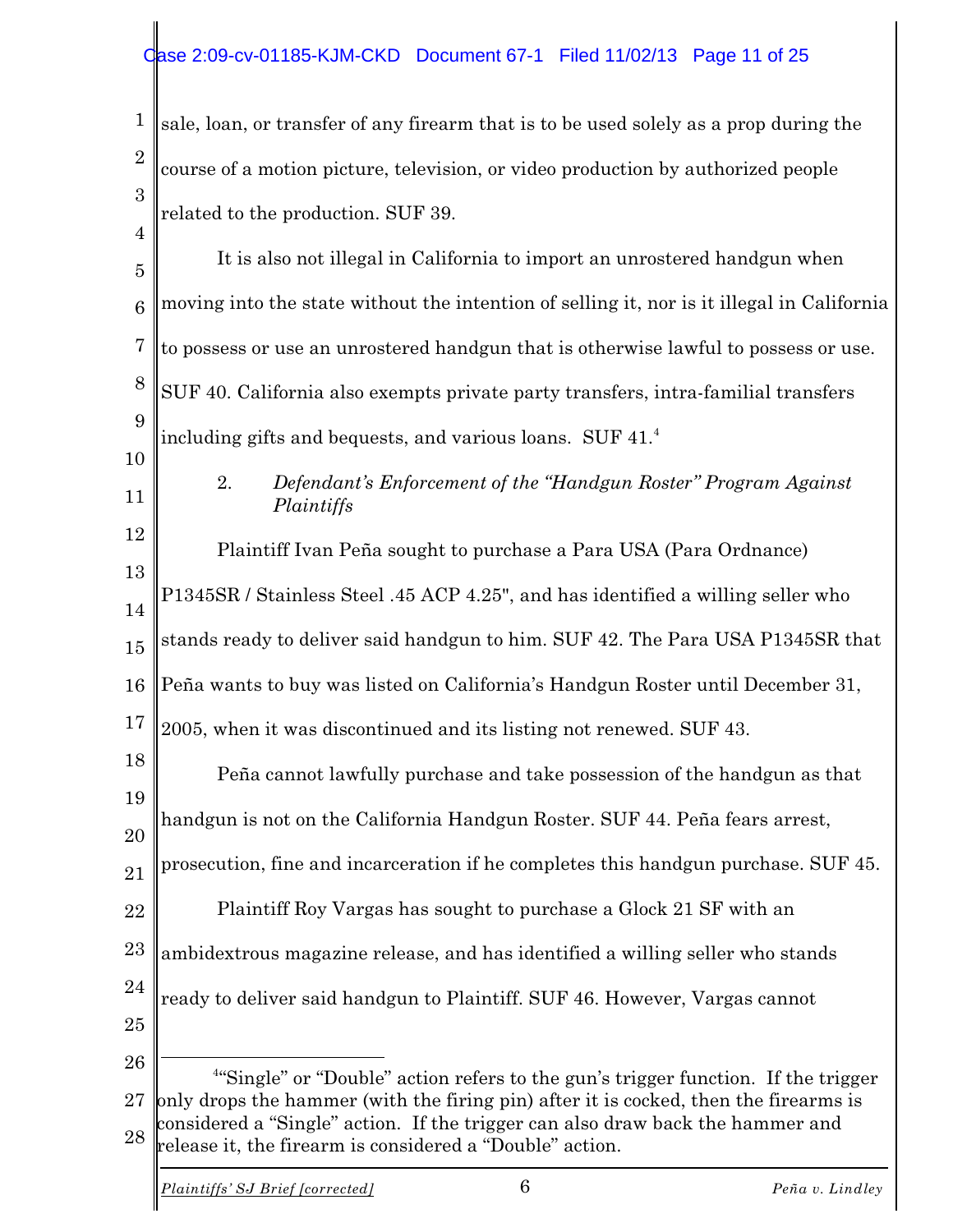#### ase 2:09-cv-01185-KJM-CKD Document 67-1 Filed 11/02/13 Page 12 of 25

1 2 3 lawfully purchase and take possession of the handgun as that handgun is not listed on the California Handgun Roster. SUF 47. Vargas fears arrest, prosecution, fine and incarceration if he completes this handgun purchase. SUF 48.

5 6 7 8 9 10 11 12 13 14 15 16 17 18 Vargas was born without an arm below the right elbow. SUF 49. The Glock 21 SF-STD with a standard magazine release is listed on the California Handgun Roster. SUF 50. However, the Glock 21 SF with ambidextrous magazine release is superior for left-handed shooters such as Mr. Vargas, as opposed to the approved version of the Glock 21. SUF 51. Glock's efforts to add the Glock 21 SF with ambidextrous magazine release to the California Roster have failed. SUF 52. However, Defendant permits Glock customers to have their Glock 21 SF-STD handguns fitted with an ambidextrous release at the Glock factory. SUF 53. In other words, California permits the sale of a Glock 21 SF-STD, and the alteration of that handgun by Glock to add an ambidextrous magazine release, but will not allow consumers to purchase new Glock 21 SFs with an ambidextrous magazine release in the first place.

19 20 21 22 23 24 25 26 Plaintiff Doña Croston has sought to purchase a Springfield Armory XD-45 Tactical 5" Bi-Tone stainless steel/black handgun in .45 ACP, model number XD9623, and has identified a willing seller who stands ready to deliver said handgun to her. SUF 54. Croston cannot lawfully purchase and take possession of the handgun as that handgun is not on the California Handgun Roster. SUF 55. Croston fears arrest, prosecution, fine and incarceration if she completes this handgun purchase. SUF 56.

27

28

4

Other models of this identical gun – but in different colors – are listed on the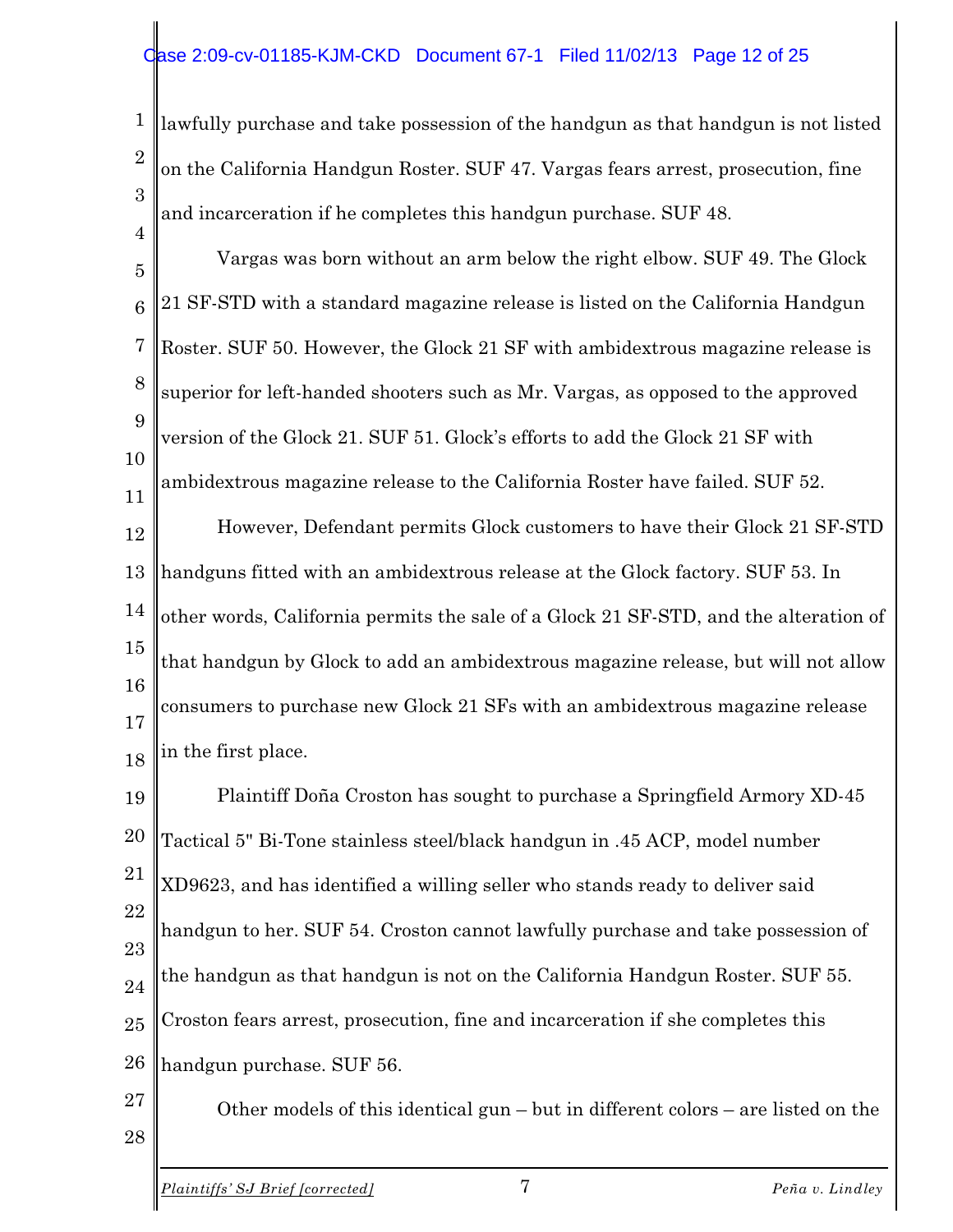1 2 3 4 5 6 7 8 9 10 handgun roster and are thus available to Ms. Croston. SUF 57. However, the particular Bi-Tone XD-45 that Ms. Croston would possess was not released until after California required newly-listed guns to have a chamber load indicator and magazine disconnect device. SUF 58. Springfield Armory could not get the XD-45 in .45 ACP and Bi-Tone finish registered given the new listing requirements. SUF 59. The XD-45 Bi-Tone in .45 has a loaded chamber indicator, but the California Department of Justice decided it does not qualify under Cal. Penal Code § 16380(c). SUF 60. The gun also lacks a magazine disconnect device. SUF 61.

11 12 13 14 15 16 17 18 19 The handgun at issue in *Heller* was a High Standard 9-shot revolver in .22 with a 9.5" Buntline-style barrel. SUF 62. Plaintiff Brett Thomas has sought to purchase an identical High Standard 9-shot revolver in .22 with a 9.5" Buntlinestyle barrel, and has identified a willing seller who stands ready to deliver said handgun to Thomas. SUF 63. Thomas cannot lawfully purchase and take possession of the handgun as that handgun is not on the California Handgun Roster. SUF 64. Thomas fears arrest, prosecution, fine and incarceration if he completes this handgun purchase. SUF 65.

20 21 22 23 24 25 26 27 Plaintiffs Ivan Peña and Brett Thomas are law-abiding citizens, shooting enthusiasts and gun collectors, as are other members and supporters of Plaintiffs Second Amendment Foundation, Inc. ("SAF") and Calguns Foundation, Inc. ("CGF"). Peña, Thomas, Croston, and other SAF and CGF members and supporters would acquire new semiautomatic handguns of the kind in common use throughout the United States, for traditional lawful purposes including self-defense, but cannot do so owing to the operation of California microstamping scheme. SUF 66.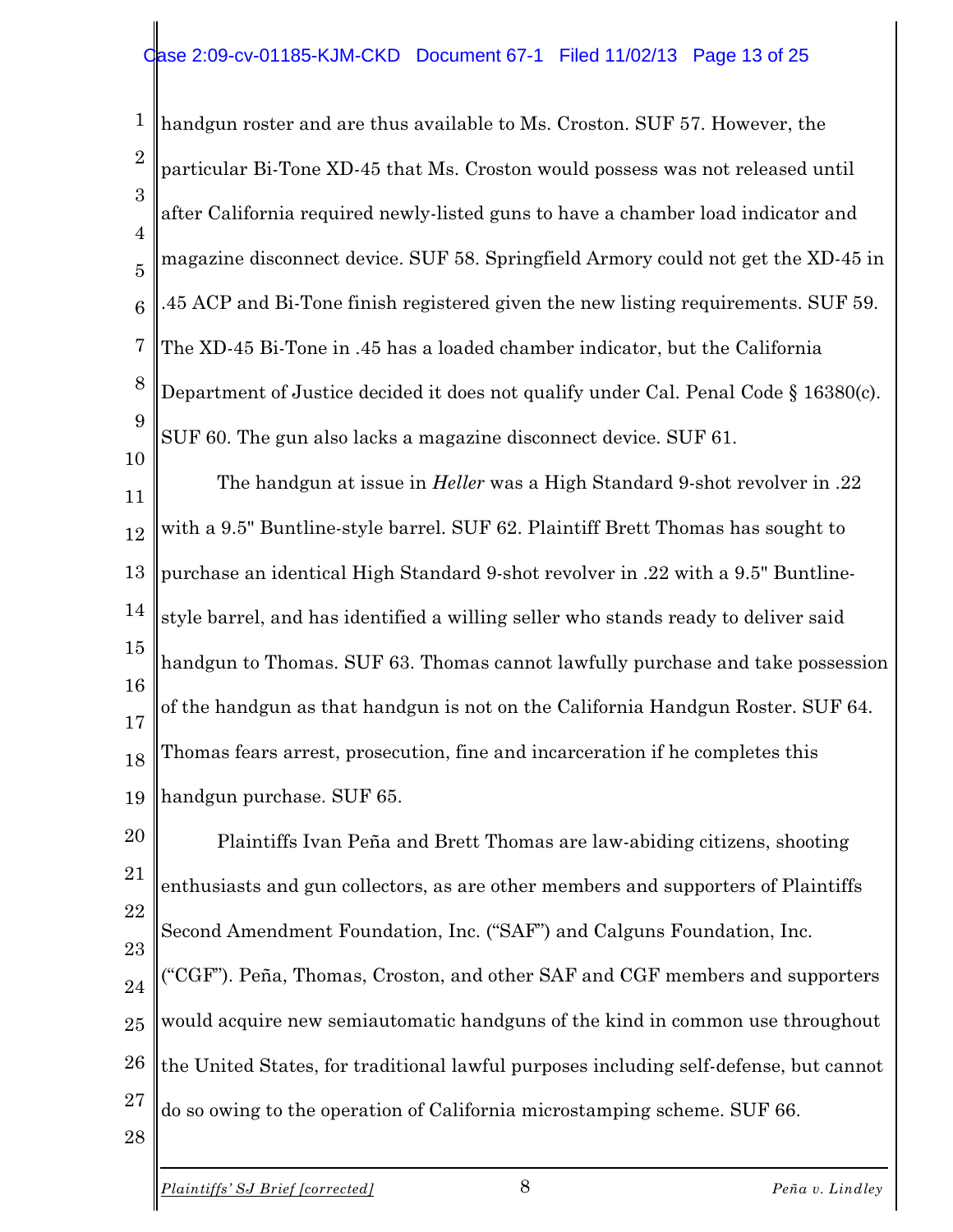| $\mathbf{1}$                     | Moreover, even if Plaintiffs could procure the handguns they intend to                                                    |
|----------------------------------|---------------------------------------------------------------------------------------------------------------------------|
| $\overline{2}$                   | purchase consistent with California law, the handgun rostering scheme                                                     |
| 3                                | substantially limits commerce in (and therefore Plaintiffs' access to) these                                              |
| $\overline{4}$<br>$\overline{5}$ | handguns, since no dealer can stock these firearms. This results in a significant loss                                    |
| 6                                | of choice and price competition. SUF 67. Plaintiffs would also suffer increased costs                                     |
| $\overline{7}$                   | in transporting and transferring their firearms from out-of-state dealers that they                                       |
| 8                                | would not suffer if the firearms were available for sale in California. SUF 68.                                           |
| 9                                | <b>SUMMARY OF ARGUMENT</b>                                                                                                |
| 10                               | This case begins and ends with the fact that California will not roster                                                   |
| 11<br>12                         | handguns lacking features which are missing from many, if not the vast majority, of                                       |
| 13                               | handguns of the kind in common use throughout the United States. Indeed, no new                                           |
| 14                               | semiautomatic handgun models can be sold in California at all. The challenged                                             |
| 15                               | requirements constitute a massive ban on handguns whose possession and use is                                             |
| 16                               | secured by the Second Amendment.                                                                                          |
| 17                               | Defendant's handgun rostering program also violates equal protection                                                      |
| 18                               |                                                                                                                           |
| 19                               | principles, in that it arbitrarily distinguishes between otherwise identical firearms,                                    |
| 20                               | inherently making arbitrary distinctions among the people who would possess                                               |
| 21                               | them, and arbitrarily bars people from possessing handguns deemed safe for others.                                        |
| 22                               | <b>ARGUMENT</b>                                                                                                           |
| 23                               |                                                                                                                           |
| 24                               | The Second Amendment Protects the Acquisition of Arms of the Kind in<br>Ι.<br>Common Use for Traditional Lawful Purposes. |
| 25                               | "[T] he sorts of weapons protected [by the Second Amendment are] those 'in                                                |
| 26<br>27                         | common use at the time," Heller, 554 U.S. at 627 (quoting United States v. Miller,                                        |
| 28                               | 307 U.S. 174, 179 (1939)), "the sorts of lawful weapons that [citizens] possessed at                                      |
|                                  | 9<br>Plaintiffs' SJ Brief [corrected]<br>Peña v. Lindley                                                                  |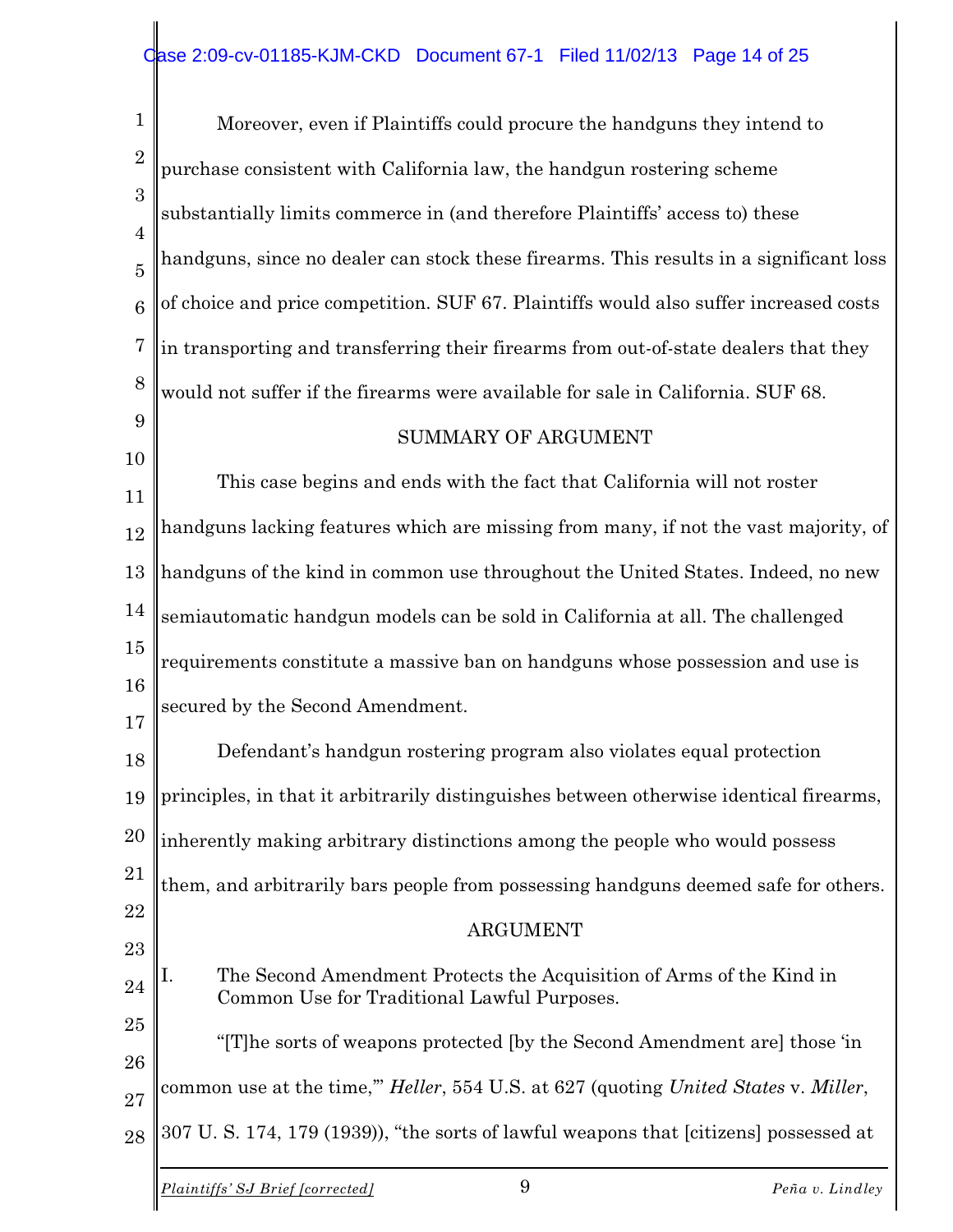### Case 2:09-cv-01185-KJM-CKD Document 67-1 Filed 11/02/13 Page 15 of 25

| $\mathbf{1}$        | home." Id. "[T]he Second Amendment does not protect those weapons not typically                                                                                                                                                                                                                       |  |  |
|---------------------|-------------------------------------------------------------------------------------------------------------------------------------------------------------------------------------------------------------------------------------------------------------------------------------------------------|--|--|
| $\overline{2}$      | possessed by law-abiding citizens for lawful purposes." Id. at 625. Handguns plainly                                                                                                                                                                                                                  |  |  |
| 3                   | satisfy this test:                                                                                                                                                                                                                                                                                    |  |  |
| $\overline{4}$      | It is enough to note, as we have observed, that the American people have<br>considered the handgun to be the quintessential self-defense weapon<br>[H] and guns are the most popular weapon chosen by Americans for self-<br>defense in the home, and a complete prohibition on their use is invalid. |  |  |
| $\overline{5}$      |                                                                                                                                                                                                                                                                                                       |  |  |
| $6\phantom{.}6$     |                                                                                                                                                                                                                                                                                                       |  |  |
| $\overline{7}$<br>8 | Id. at 629.                                                                                                                                                                                                                                                                                           |  |  |
| 9                   | Because there is a right to keep and bear firearms, there is, necessarily, a                                                                                                                                                                                                                          |  |  |
| 10                  | right to acquire them. "[C]ertain unarticulated rights are implicit in enumerated                                                                                                                                                                                                                     |  |  |
| 11                  | guarantees fundamental rights, even though not expressly guaranteed, have                                                                                                                                                                                                                             |  |  |
| 12                  | been recognized by the Court as indispensable to the enjoyment of rights explicitly<br>defined." Richmond Newspapers v. Virginia, 448 U.S. 555, 579-80 (1980). "The right                                                                                                                             |  |  |
| 13                  |                                                                                                                                                                                                                                                                                                       |  |  |
| 14                  |                                                                                                                                                                                                                                                                                                       |  |  |
| 15                  | to keep arms, necessarily involves the right to purchase them" Andrews v. State,                                                                                                                                                                                                                      |  |  |
| 16                  | 50 Tenn. 165, 178 (1871). A complete ban on gun commerce would violate the                                                                                                                                                                                                                            |  |  |
| 17                  | Second Amendment right at its core. United States v. Marzzarella, 614 F.3d 85, 92                                                                                                                                                                                                                     |  |  |
| 18                  | n.8 (3d Cir. 2010). Of course, Defendant is still free to ban "arms" that are                                                                                                                                                                                                                         |  |  |
| 19                  | nonetheless "dangerous and unusual weapons," Heller, 554 U.S. at 627 (citations                                                                                                                                                                                                                       |  |  |
| 20<br>21            | omitted), including "sophisticated arms that are highly unusual in society at large."                                                                                                                                                                                                                 |  |  |
| 22                  | Id. "Historically, weapons like machine guns, sawed-off shotguns, grenade                                                                                                                                                                                                                             |  |  |
| 23                  | launchers, and other high-powered weapons have fallen into this category due to                                                                                                                                                                                                                       |  |  |
| 24                  |                                                                                                                                                                                                                                                                                                       |  |  |
| 25                  | their extreme nature." Wilson v. County of Cook, 2012 IL 112026, at $\P$ 46.                                                                                                                                                                                                                          |  |  |
| 26                  | And while "all firearms constituted 'arms," Heller, 554 U.S. at 581 (citation                                                                                                                                                                                                                         |  |  |
| 27                  | omitted), Defendant can ban those weapons which do not meet the historic legal                                                                                                                                                                                                                        |  |  |
| 28                  | definition of "arms" as used in the Second Amendment - "any thing that a man                                                                                                                                                                                                                          |  |  |
|                     |                                                                                                                                                                                                                                                                                                       |  |  |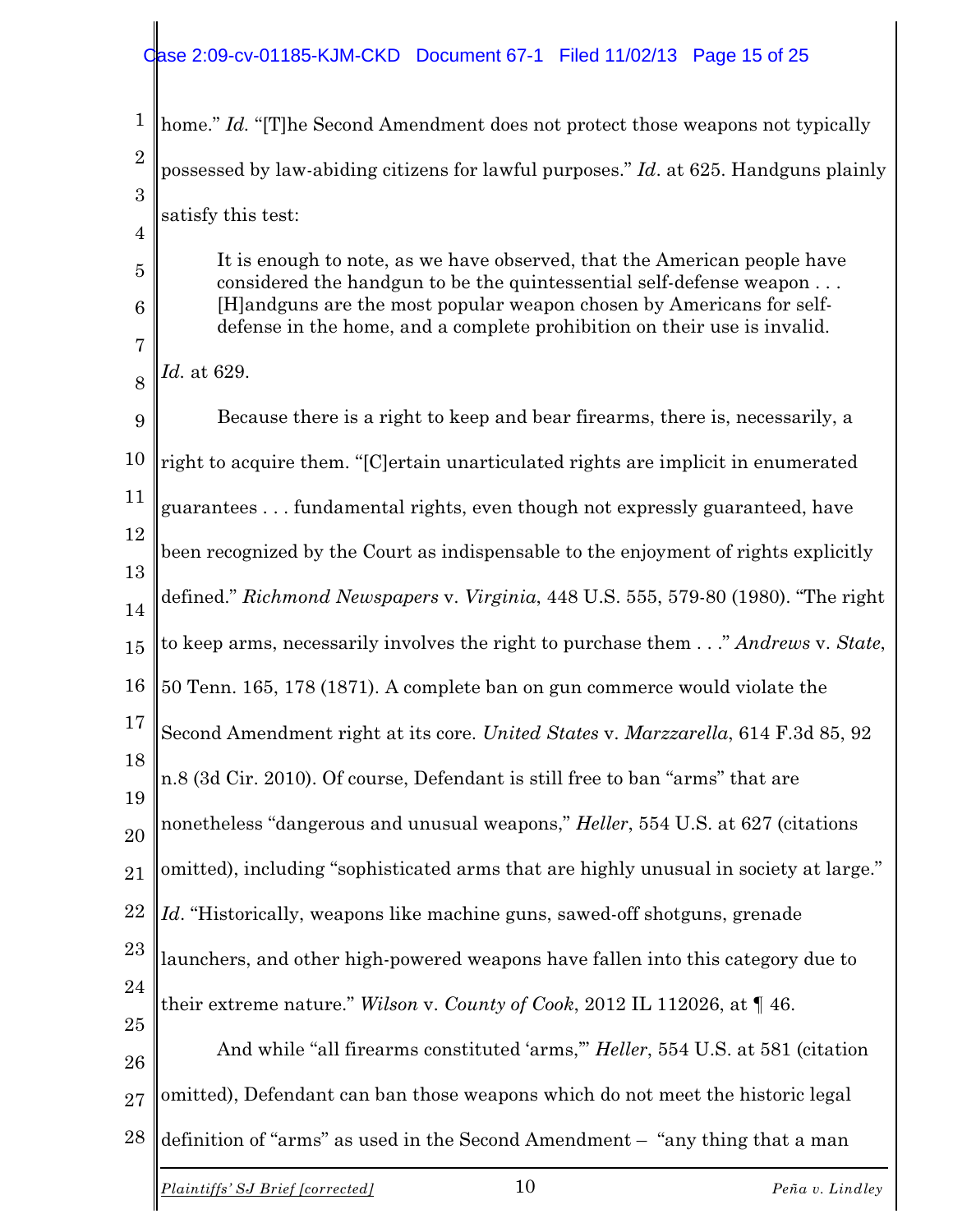#### ase 2:09-cv-01185-KJM-CKD Document 67-1 Filed 11/02/13 Page 16 of 25

1 2 3 wears for his defence, or takes into his hands, or useth in wrath to cast at or strike another." *Id.* (citing 1 A New and Complete Law Dictionary (1771); N. Webster, American Dictionary of the English Language (1828) (reprinted 1989)).

5 6 7 8 9 10 11 12 But the acquisition of handguns of the kind in common use for lawful purposes, the sort of handguns that law-abiding citizens would expect to keep, cannot be prohibited– even if the state would prefer people use different (or no) firearms. In making this point, the Supreme Court notably did not reference any "standard of review" or means-ends balancing test. "It is enough" that handguns, as a general class of arms, are in common use for traditional lawful purposes. *Heller*, 554 U.S. at 629.

13 14 15 16 17 18 19 20 21 22 23 24 25 26 27 28 Nor did the Supreme Court utilize such tests in resolving *Heller*'s challenge to Washington, D.C.'s bans on the possession of functional firearms in the home, and handgun carrying within the home. With respect to Washington's complete ban on the possession of functional firearms within the home, the Court simply offered that the ban "makes it impossible for citizens to use [guns] for the core lawful purpose of self-defense and is hence unconstitutional." *Id.* at 630. This same process, identifying whether a regulation conflicts with a "core protection" of the Amendment without resort to interest-balancing, resolved Heller's challenge to a requirement that he obtain an unavailable permit to move a handgun inside his home. The D.C. Circuit found the restriction violated the Second Amendment's core: It is sufficient for us to conclude that just as the District may not flatly ban the keeping of a handgun in the home, obviously it may not prevent it from being moved throughout one's house. Such a restriction would negate the lawful use upon which the right was premised–i.e, self-defense.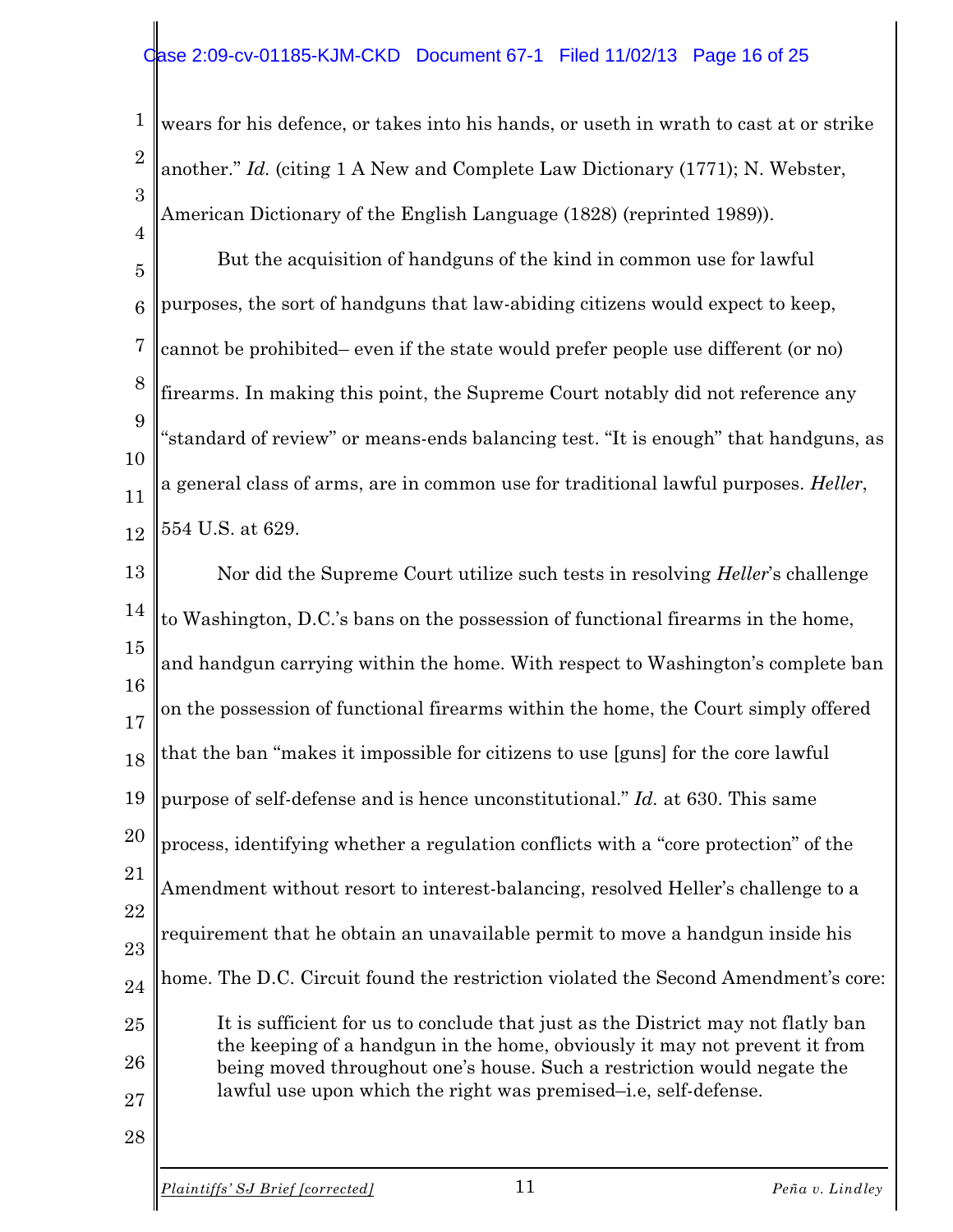1 2 3 4 *Parker* v. *District of Columbia*, 478 F.3d 370, 400 (D.C. Cir. 2007), *aff'd sub nom, Heller*.<sup>5</sup> The Supreme Court affirmed using the same approach, concluding the city had no discretion to refuse issuance of the permit. *Heller*, 554 U.S. at 635.

5 6 7 8 9 10 11 12 13 14 15 16 17 18 19 20 21 22 23 24 25 26 27 28 In its methodology, *Heller* repeatedly demonstrated a simple fact that is toooften forgotten: not every constitutional question is answered with balancing tests. Sometimes, interpretation is enough. At other times, categorical rules will apply. Means-ends scrutiny can play a role, but not where the problem is fairly basic. Just as some First Amendment cases turn on the question of whether something constitutes protected speech, and some Fourth Amendment cases turn on whether conduct constitutes a "search" or a "seizure," *Heller* demonstrates that in the Second Amendment, categorical prohibitions on types of "arms" are resolved by the common-use test, derived from *Miller*. Were balancing tests required to discern whether handguns are protected "arms" under the Second Amendment, *Heller* would have utilized them. Illinois' Supreme Court, considering a challenge to a socalled "assault weapons" ban, acknowledged the categorical nature of examining a prohibition on a class of arms. Remanding the case, that court explained, it cannot be ascertained at this stage of the proceedings whether these arms with these particular attributes as defined in this Ordinance are well suited for self-defense or sport or would be outweighed completely by the collateral damage resulting from their use, making them "dangerous and unusual" as articulated in *Heller*. *Wilson*, 2012 IL 112026, at  $\P$  49. This case addresses not so-called "assault weapons," a discrete if inconsistently-defined subset of firearms purportedly possessing uniquely <sup>5</sup>Heller did not request a public-carry permit. *Id.*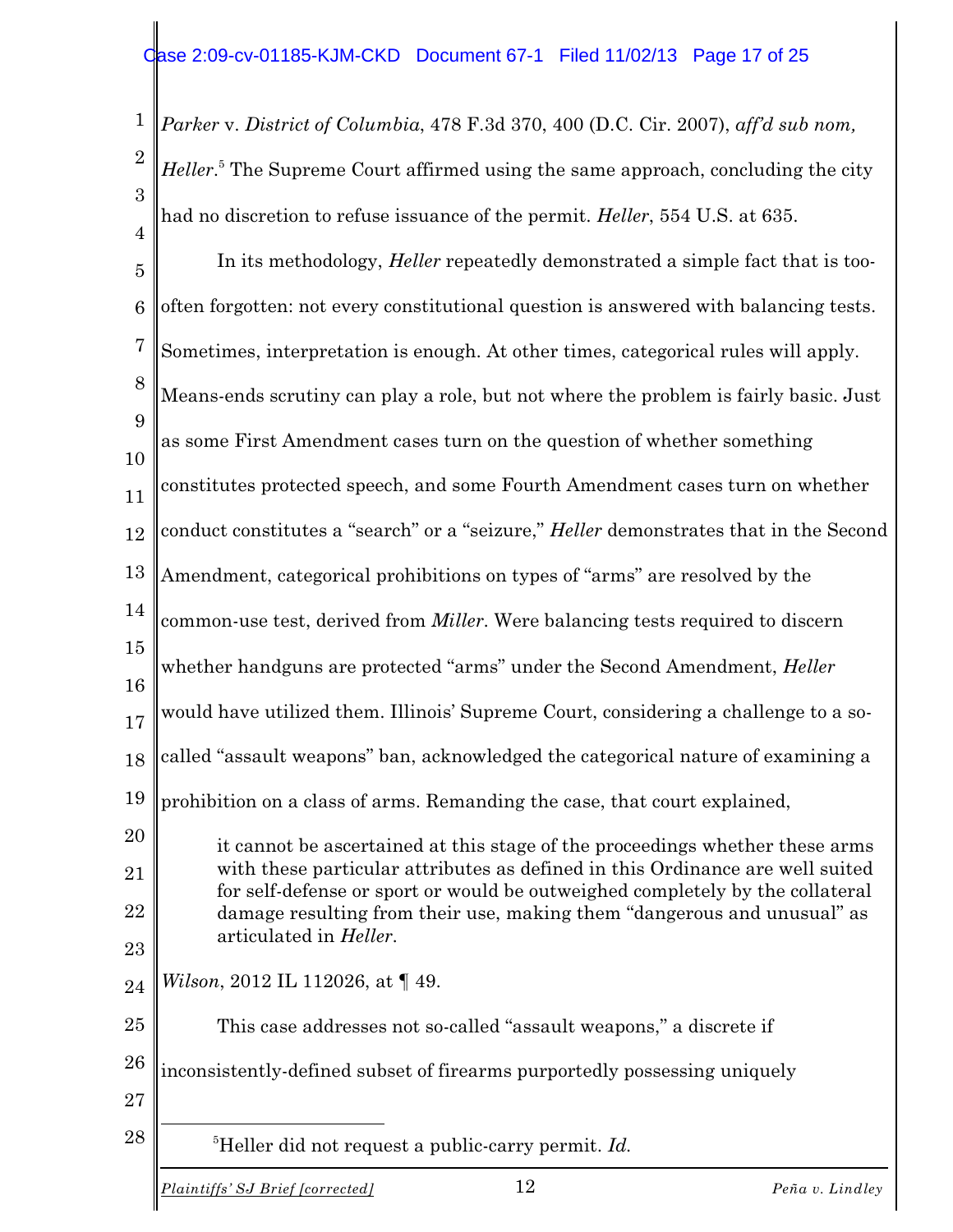| $\mathbf 1$         | dangerous functions, but handguns—which the Supreme Court has already held are                                                                                                |  |  |
|---------------------|-------------------------------------------------------------------------------------------------------------------------------------------------------------------------------|--|--|
| $\overline{2}$      | categorically within the Second Amendment's protection. Indeed, the rostering                                                                                                 |  |  |
| 3<br>$\overline{4}$ | scheme begins with the now-unconstitutional presumption that all handguns are                                                                                                 |  |  |
| $\overline{5}$      | 'unsafe" until declared otherwise by the state, including all new semiautomatic                                                                                               |  |  |
| 6                   | handgun models (since none contain microstamping). The state's burden of showing                                                                                              |  |  |
| $\overline{7}$      | that somehow, all handguns that do not fit its complex rostering requirements are                                                                                             |  |  |
| 8                   | outside the Second Amendment's protection as defined in <i>Heller</i> is impossible.                                                                                          |  |  |
| 9<br>10<br>11       | II.<br>Defendant's Handgun Rostering Program Violates the Second Amendment<br>By Restricting Access to Handguns of the Kind in Common Use for<br>Traditional Lawful Purposes. |  |  |
| 12                  | The handguns banned by Defendant's rostering program – guns that do not                                                                                                       |  |  |
| 13                  | microstamp (e.g., all new gun models for the foreseeable future if not forever), guns                                                                                         |  |  |
| 14                  | not incorporating CLIs and/or magazine disconnect mechanisms, guns that have not                                                                                              |  |  |
| 15                  | been (and cannot be) submitted by their manufacturer for government testing, and                                                                                              |  |  |
| 16<br>17            | guns that would be perfectly acceptable by the government but for lack of an annual                                                                                           |  |  |
| 18                  | listing fee – are all nonetheless handguns of the kind in common use protected by                                                                                             |  |  |
|                     | 19 I the Second Amendment. Moreover, none of these characteristics render a firearm                                                                                           |  |  |
| <b>20</b>           | "dangerous or unusual" or militarily "sophisticated."                                                                                                                         |  |  |
| 21                  | The Supreme Court required no particular evidence to discern that handguns                                                                                                    |  |  |
| 22<br>23            | are in common use for traditional lawful purposes. Looking further, the federal                                                                                               |  |  |
| 24                  | government's latest manufacturing report reveals that in 2011, the latest year for                                                                                            |  |  |
| 25                  | which numbers are available, the nation produced 3,170,990 handguns, of which                                                                                                 |  |  |
| 26                  | 2,598,133-81.9%-were not revolvers, and thus, virtually all semi-automatic. See                                                                                               |  |  |
| 27<br>28            | ATF Report, supra n.2. Of these, only 427,448 were chambered in calibers up to .22,                                                                                           |  |  |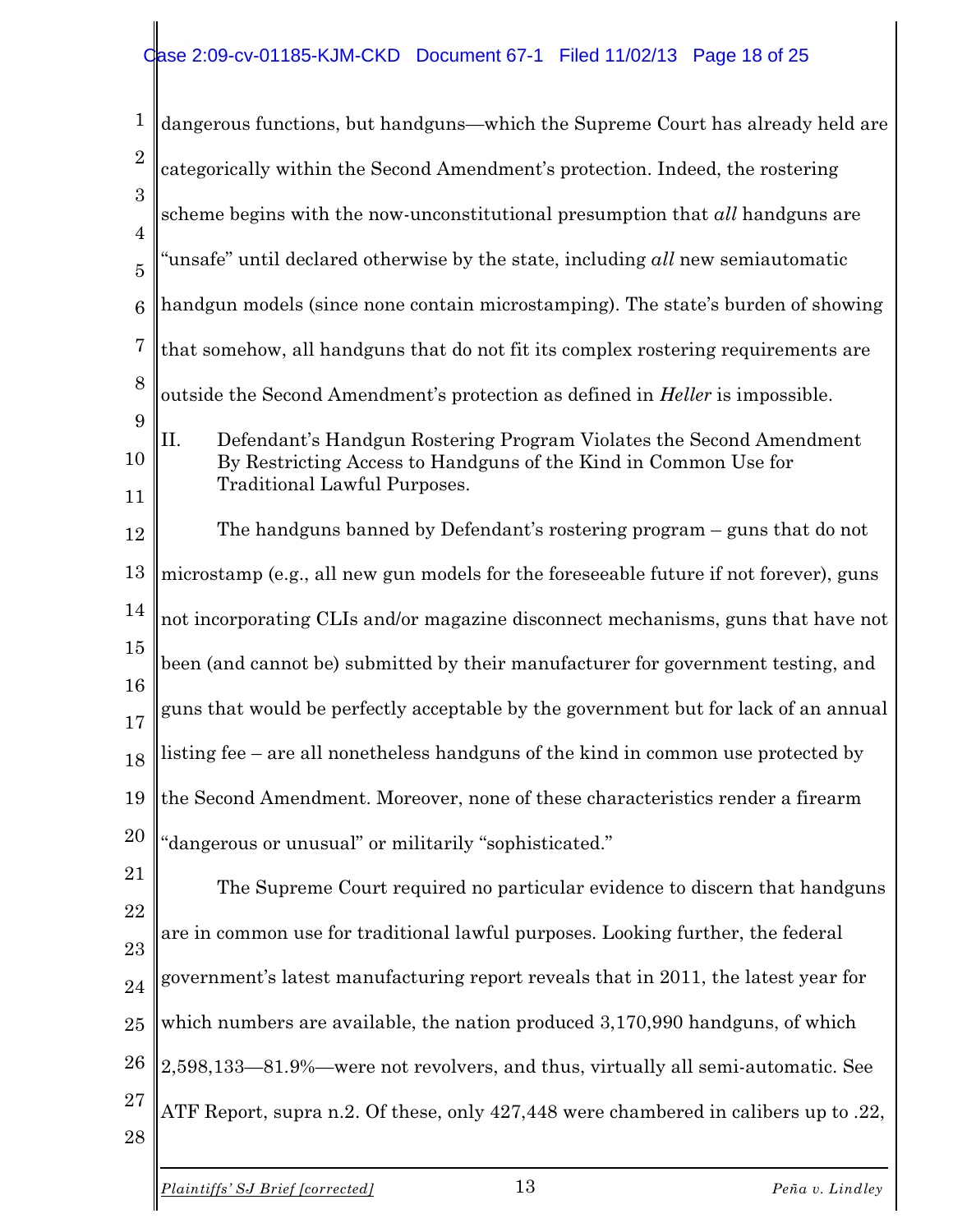#### ase 2:09-cv-01185-KJM-CKD Document 67-1 Filed 11/02/13 Page 19 of 25

1 2 3 4 5 6 7 which would be rimfire pistols. The remainder, 68.5% of all handguns manufactured in the United States in 2011, utilized center-fire ammunition calibers. *Id.* Thus, not only are handguns generally arms of the kind in common use for traditional lawful purposes. SUF 1. Semi-automatic handguns with detachable magazines, including those utilizing center-fire ammunition, are in common use for traditional lawful purposes. SUF 2, 3.

8 9 10 11 12 13 14 15 16 17 18 19 20 21 22 23 24 25 26 27 The CLIs and magazine disconnect mechanisms required for rostering are rare features, found on perhaps only 11% and 14% of all handguns in the marketplace. Considering California's particularly harsh and entirely arbitrary enforcement of its CLI requirement, that number of qualified CLI's is surely lower than even 11% of the market. Microstamping guns currently command exactly 0% of the market for handguns in the United States. As much as California's legislature would like for these guns to exist, they do not exist. Nor will they probably ever exist. Defendant is not expecting them to show up any time soon. Likewise, many guns are still protected by the Second Amendment even if they have not been manufactured for many years prior to the advent of the California Handgun Roster, or have been manufactured by a company that does not wish to sell its products in one particular state. And plainly, a gun model deemed "not unsafe" does not somehow alter its characteristics and become "unsafe" simply because a check has not been cashed in Sacramento within the year. The specific handguns denied Plaintiffs are plainly within the Second Amendment's protection. Croston's gun appears on Defendant's approved list, albeit in different colors, but is unavailable in the black/stainless finish because it was not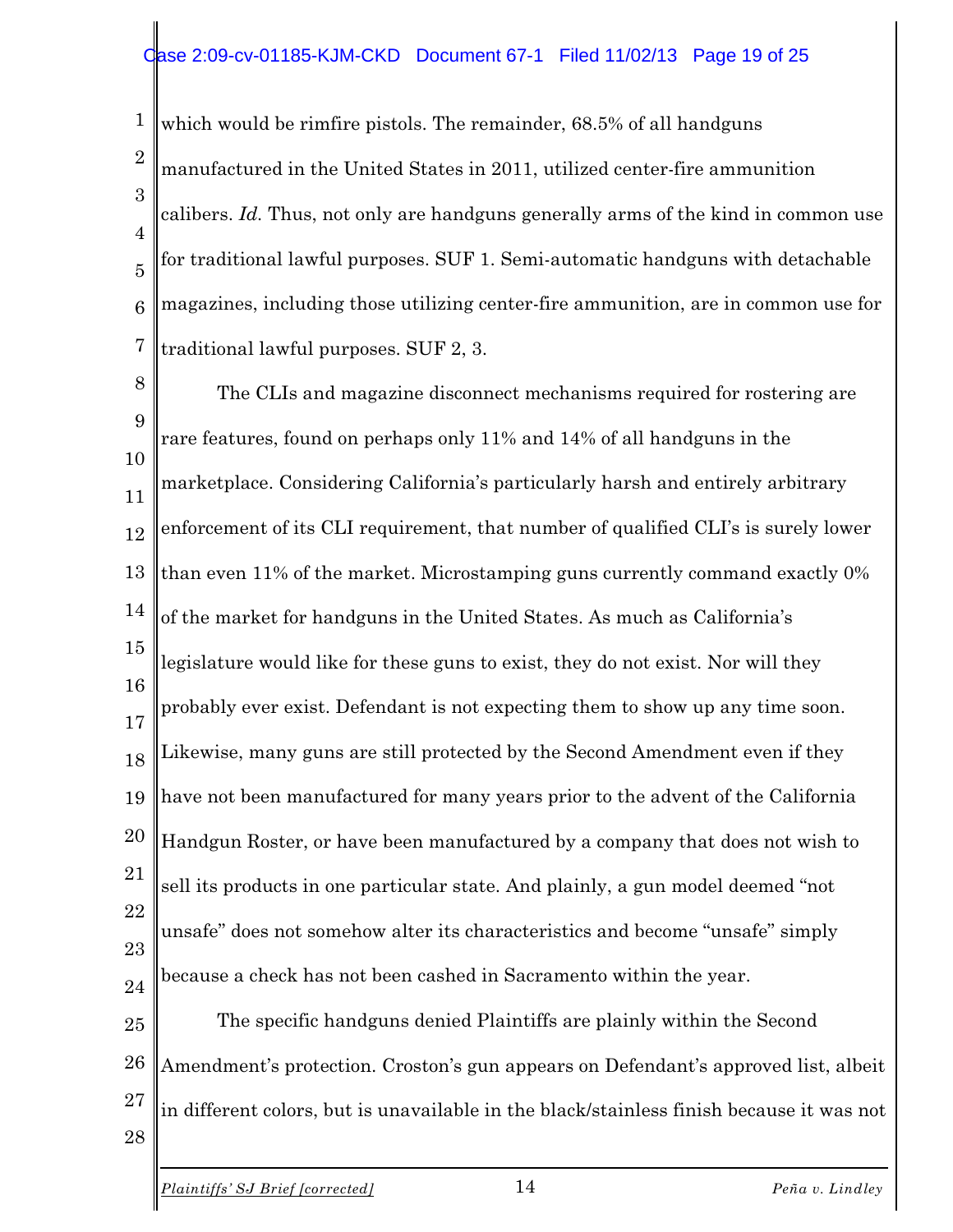#### ase 2:09-cv-01185-KJM-CKD Document 67-1 Filed 11/02/13 Page 20 of 25

1 2 3 4 5 6 made available for testing in that particular color before the CLI and magazine disconnect requirements came into effect. Ivan Peña's gun was once deemed safe enough for sale, but is only unavailable because its listing was not renewed. The gun did not suddenly become dangerous on January 1, 2006, when its listing expired because the manufacturer would not pay a fee and fill out a piece of paper.

7 8 9 10 11 12 13 14 15 16 17 18 19 20 It makes no sense that Vargas cannot simply purchase a Glock 21 SF with an ambidextrous magazine release, but that he can purchase the right-handed version of this exact same gun, and undergo the additional burden and expense of having the Glock factory make him a custom modification– resulting in the exact same handgun that Defendant will not place on the roster. That the handgun roster law is incompatible with Supreme Court precedent is illustrated by the roster's banning of Brett Thomas's High Standard revolver. This is the exact same make and model gun the possession of which the Supreme Court ordered Washington, D.C. to allow Mr. Heller. This gun may not appear on the state's approved list, but per the Supreme Court, it appears in the Second Amendment. New handguns manufactured and offered for sale in the other 49 states without microstamping technology are similarly protected.

21 22 23 24 25 26 27 The empirical evidence regarding handguns in common-use is conclusive, but it also bears noting that nothing about the lack of CLIs, magazine disconnect devices, or microstamping makes handguns "dangerous and unusual." Indeed, the magazine disconnect and CLI requirements contravene the state's own gun safety policies. The state mandates that all handgun purchasers pass a handgun safety test that specifically teaches people not to rely on gimmicks like magazine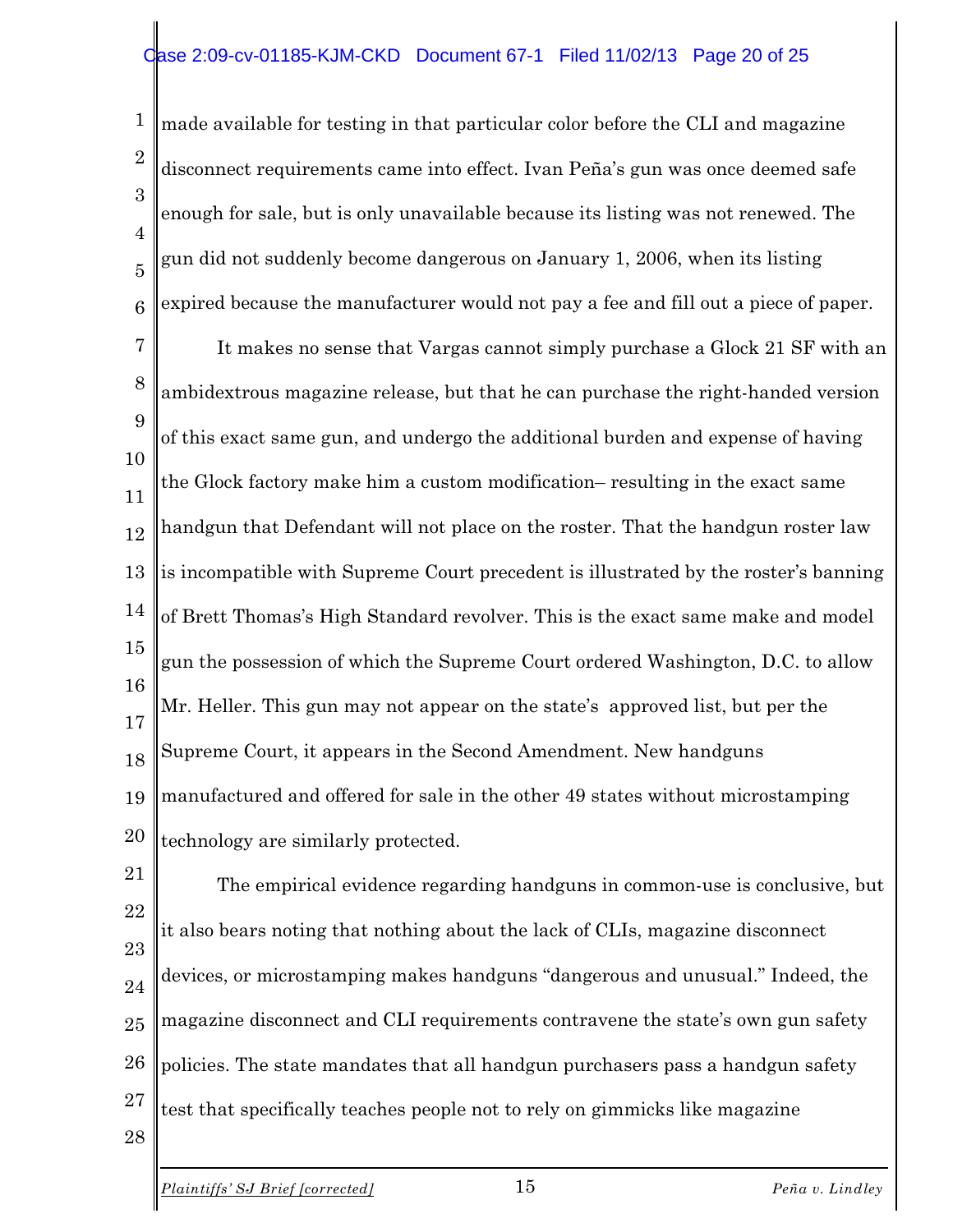1 2 3 4 5 disconnects and CLIs. And on top of the mandatory instruction on such practices, and the requirement that handgun purchasers demonstrate safe handling techniques, the state mandates that each handgun sale be accompanied by the sale of a lock or a guarantee that room exists in a safe for the gun.

6 7 8 9 10 11 12 13 The state's instructions with respect to safe gun handling and unloading are unassailable. Whatever the merits of the state's safe storage requirements, they do not ban a single gun, while making the magazine disconnect and CLI requirements redundant. It is irresponsible to rely on magazine disconnects and CLIs for gun safety, which is perhaps why the market has obviously rejected these features, and why the Defendant has such a difficult time agreeing to a standard of what actually constitutes a CLI.

14 15 16 17 18 19 20 21 22 23 24 25 26 27 28 Since microstamping is, for all intents and purposes, more a piece of science fiction than commercial reality, it can hardly be said that guns *lacking* this concept are "dangerous and unusual." Microstamping may not be dangerous, but it is not merely "unusual"—it is non-existent. And plainly, administrative failures—the lack of a fee to support a gun's continued listing, or the lack of a manufacturer to support the rostering of an historic firearm such as Heller's—have nothing to do with whether a gun is "dangerous and unusual." III. Defendant's Handgun Rostering Program Violates the Fourteenth Amendment's Equal Protection Clause. "Where fundamental rights and liberties are asserted under the Equal Protection Clause, classifications which might invade or restrain them must be closely scrutinized." *Hussey* v. *City of Portland*, 64 F.3d 1260, 1265 (9th Cir. 1995) (citation omitted). Rational basis is not a standard of review for Second Amendment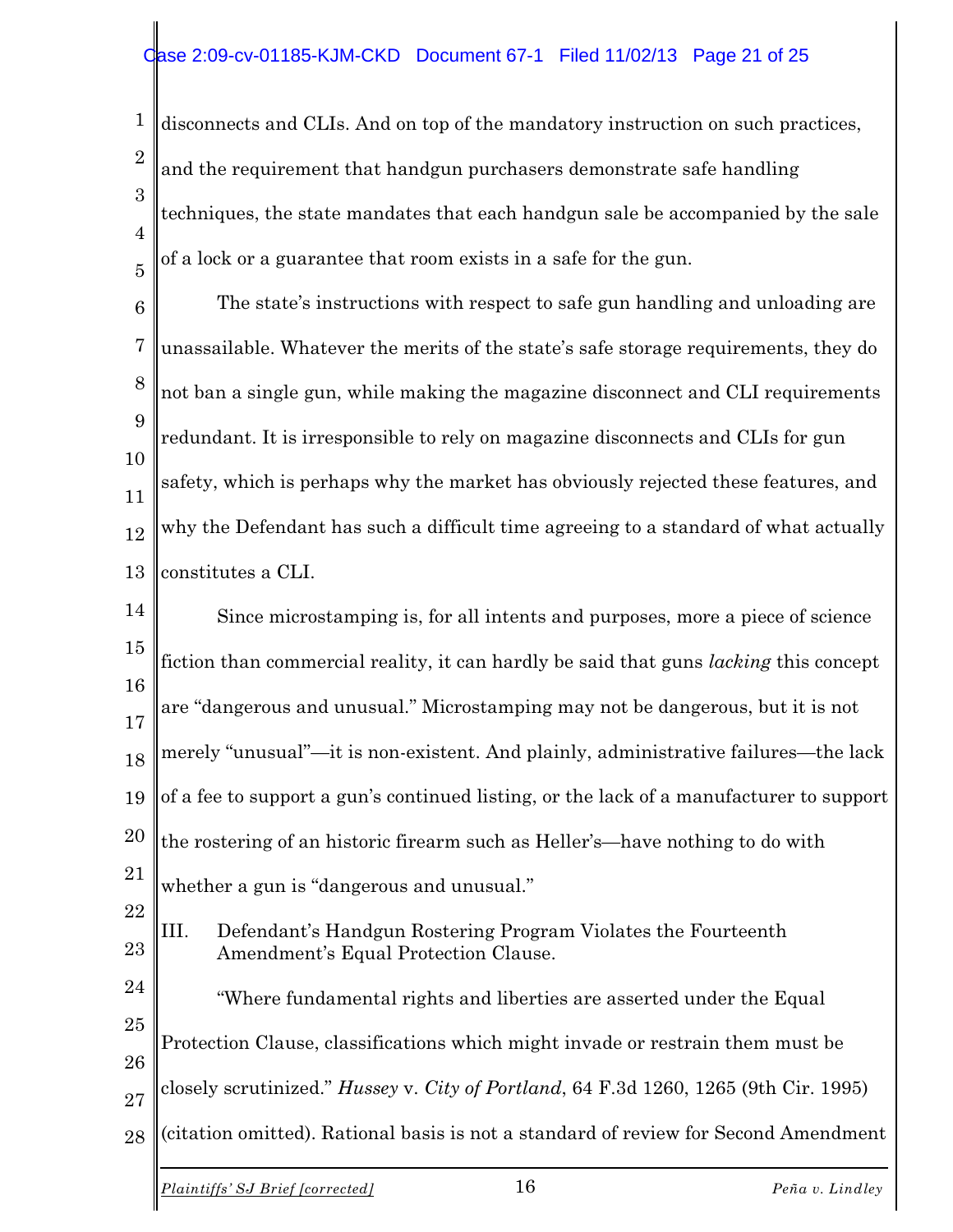1 2 3 claims, which are as important as other enumerated rights. *Heller*, 554 U.S. at 629 n. 27. Second Amendment rights are fundamental. *McDonald* v. *City of Chicago*, 130 S. Ct. 3020, 3042 (2010).

5 6 7 8 9 10 11 That does not mean that there is a one-size-fits-all standard for Second Amendment claims in those contexts where means-ends scrutiny is relevant. "[A]s has been the experience under the First Amendment, we might expect that courts will employ different types of scrutiny in assessing burdens on Second Amendment rights, depending on the character of the Second Amendment question presented." *United States* v. *Masciandaro,* 638 F.3d 458, 470 (4th Cir. 2011).

12 13 14 15 16 17 18 19 20 21 22 23 24 25 26 27 28 "Borrowing from the Court's First Amendment doctrine, the rigor of this judicial review will depend on how close the law comes to the core of the Second Amendment right and the severity of the law's burden on the right." *Ezell* v. *City of Chicago*, 651 F.3d 684, 708 (7th Cir. 2011) (citations omitted). Thus, while courts typically reduce the level of scrutiny given laws addressing criminal misconduct or irresponsibility, see, *e.g., United States* v. *Chester*, 628 F.3d 673 (4th Cir. 2010) (intermediate scrutiny for domestic abuser), or conduct that the court believes to fall outside the Second Amendment's "core" purpose, see, *e.g.*, *Masciandaro* (possessing handgun in park), courts employ higher levels of scrutiny where the conduct being impacted is closer to the Second Amendment's perceived "core," and/or exercised by responsible, law-abiding adults. "[W]e assume that any law that would burden the 'fundamental,' core right of self-defense in the home by a law-abiding citizen would be subject to strict scrutiny." *Masciandaro*, 638 F.3d at 470; *Ezell*, 651 F.3d at 708 ("not quite strict scrutiny" for regulating gun ranges).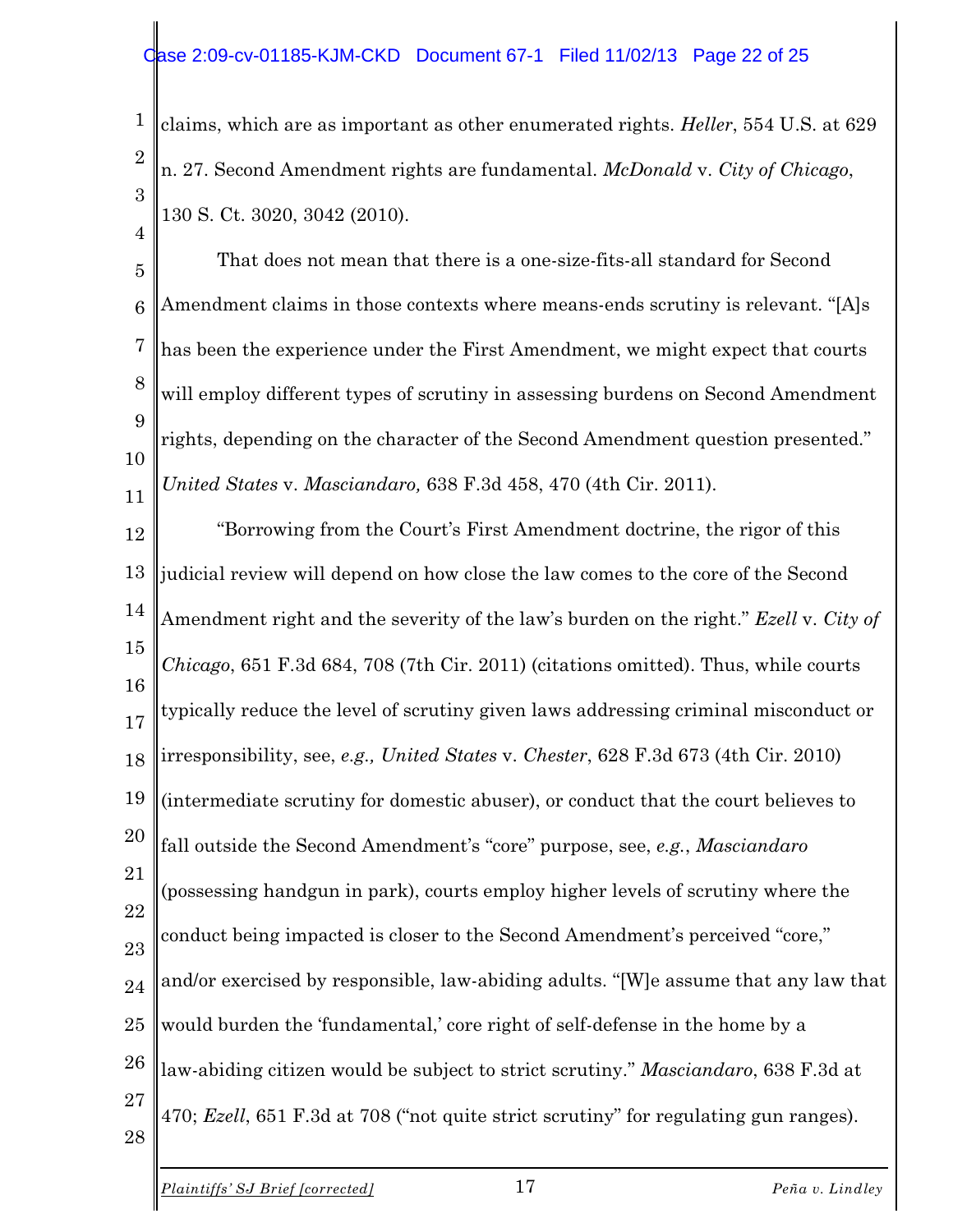#### ase 2:09-cv-01185-KJM-CKD Document 67-1 Filed 11/02/13 Page 23 of 25

1  $\mathcal{D}_{\mathcal{L}}$ 3 4 To the extent Defendant's practices implicate equal protection concerns, the proper standard of review is strict scrutiny. After all, at issue is the acquisition of handguns, by law-abiding, responsible adults, for self-defense within the home.

5 6 7 8 9 10 11 12 13 14 The sort of classifications created by the handgun are unacceptable under any sort of scrutiny reserved for enumerated rights. In California, unrostered guns are permitted by private importation or as intra-family gifts, just not as retail purchases. The roster thus privileges people who move into the state, or who have family out-of-state. Yet all people, not just relatives, may transfer unrostered handguns inside the state. These classifications make no sense. Any of the Plaintiffs might live next door to individuals who lawfully obtained the same handguns denied by the roster law, prior to moving to the state, or as a gift from an out-ofstate relative.

15 16 17 18 19 20 21 22 23 24 25 26 California's wide exemptions for law enforcement personnel, allowing them to purchase unrostered guns for personal use, is completely irrational. If a gun is unacceptably dangerous, it is odd to allow it to those perhaps most likely to use it. And if the harm to be ameliorated is the unauthorized use of guns by people not knowledgeable in their use, police weapons, including those owned privately by police officers, are no less likely to be stolen or mishandled by unauthorized users. The exceptions for curios and relics seems particularly egregious. Brett Thomas's High Standard revolver is not quite old enough to be exempt from the rostering law as a curio or relic, though in perhaps ten years, it would qualify. Ironically, Mr. Heller's particular gun might qualify today based on the fact of its

27 involvement in an historic Supreme Court case. 27 C.F.R. § 478.11. But then, if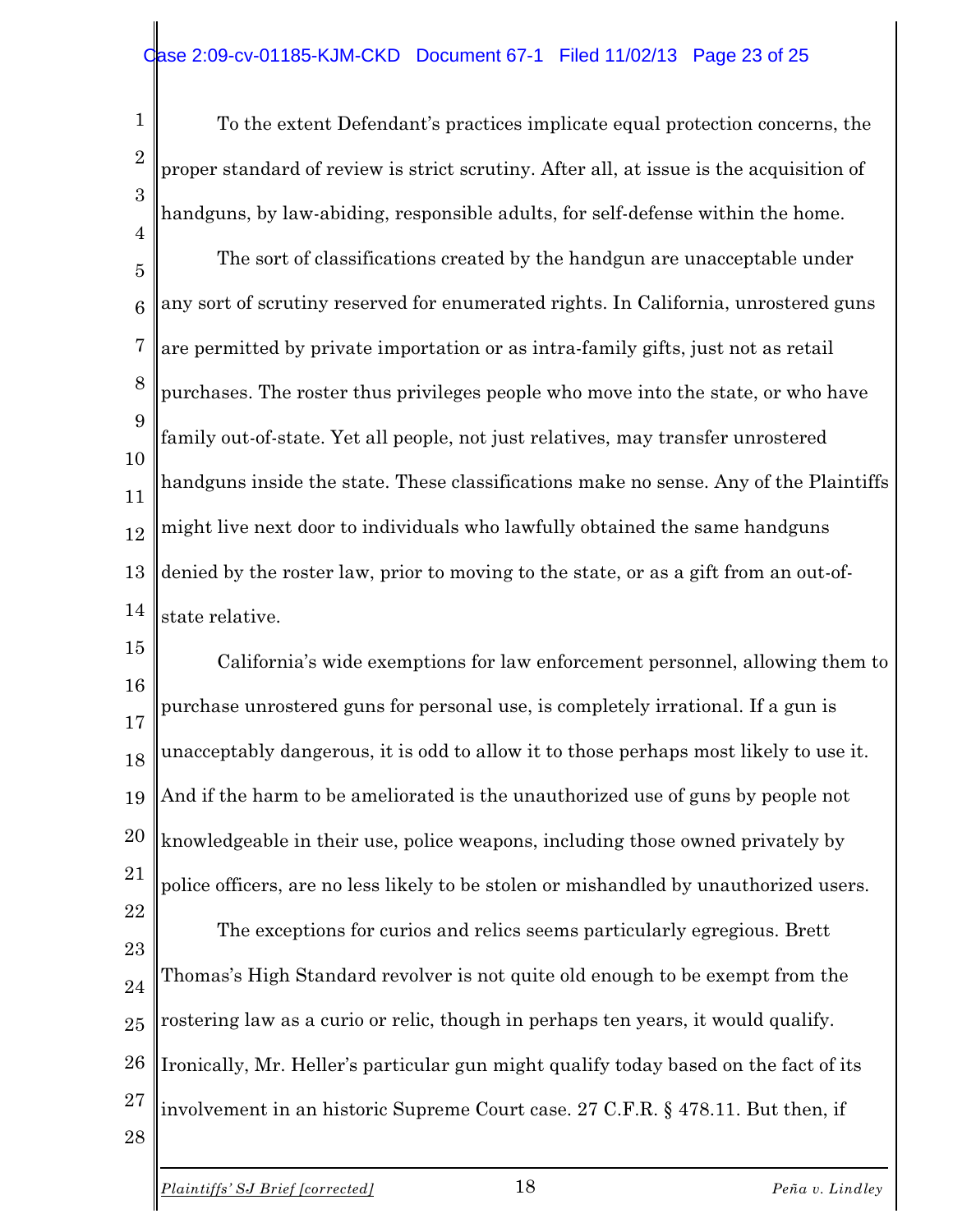#### ase 2:09-cv-01185-KJM-CKD Document 67-1 Filed 11/02/13 Page 24 of 25

1 2 3 4 5 6 Thomas prevails here, his gun, too, by that virtue, might also be transformed into an exempted curio or relic. Then there are the exceptions for movie and television production, which are not merely irrational, but also underscore the fact that unrostered handguns are so common that audiences would not expect to see only those guns approved by Defendant in realistic depictions of American life.

7 8 9 10 11 12 13 14 15 16 17 18 The distinctions between different guns on the basis of whether they have an acceptable chamber loaded indicator are also unconstitutional given the wholly arbitrary manner in which California regulators determine whether a CLI is sufficient. While the California Legislature might have established "minimal guidelines," *City of Chicago* v. *Morales*, 527 U.S. 41, 60 (1999) defining a CLI based on design intent and characteristics, Cal. Penal Code § 16380, the regulatory practice is untethered from the legislative standard and in the end amounts to "because we said so." Of course, since the government does not ban revolvers or exceedingly popular handguns that fire rimfire rounds such as the .22, CLIs will always be missing from significant numbers of handguns.

19 20 21 22 23 24 These and other senseless distinctions are inevitable considering the handgun roster law's audacious mission: to make a complete list of all lawful handguns, and substitute the design and feature preferences of legislators and regulators for that of a market comprising hundreds of millions of people over the course of generations.

25 26 27 The D.C. City Council reluctantly concluded as much. Having adopted the California roster as their own, District officials re-considered upon being served with a very similar motion for summary judgment. The District noted its: